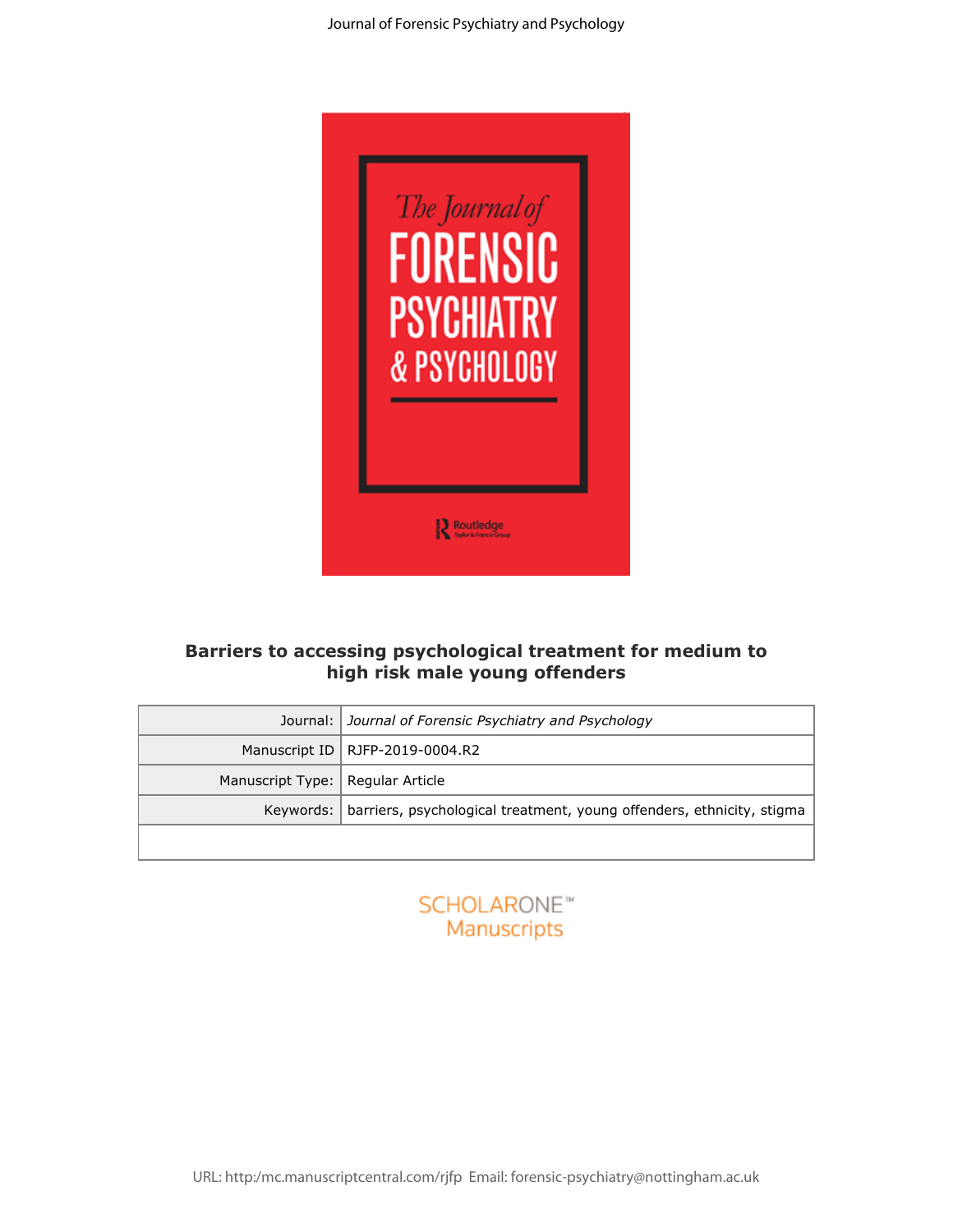$\mathbf{1}$  $\overline{2}$  $\overline{3}$  $\overline{4}$  $\overline{7}$ 

# **Barriers to accessing psychological treatment for medium to high risk male young offenders**

#### **Abstract**

igh risk of harm, psychological services within prisons<br>e is known about the barriers to accessing treatment for<br>ated barriers to accessing psychological treatment for n<br>in a UK prison. There were 128 participants, aged 18 Within the young offender population, rates of personality disorder and mood disorders are considerably higher than both the general and adult offender population. Despite this high level of need and high risk of harm, psychological services within prisons are widely underutilized. Little is known about the barriers to accessing treatment for young offenders. This study investigated barriers to accessing psychological treatment for male young offenders detained in a UK prison. There were 128 participants, aged 18-21. A crosssectional design compared self-reported barriers and psychological distress for Black and Minority Ethnic (BME) and White young offenders not accessing treatment, as well as those who were.

A preference for self-reliance, a lack of trust in the prison system, lengthy waiting times and a general reluctance to talk about emotions were the most commonly cited barriers. BME young offenders not engaged in treatment reported significantly more barriers to accessing treatment than BME young offenders who were engaged in treatment, but both BME groups had equal levels of psychological distress. There was no significant difference between BME and White young offenders in the number of barriers reported, including stigma barriers. Future research should evaluate interventions to increase access for this marginalised population.

## **Key words: barriers; psychological treatment; young offenders; ethnicity; stigma**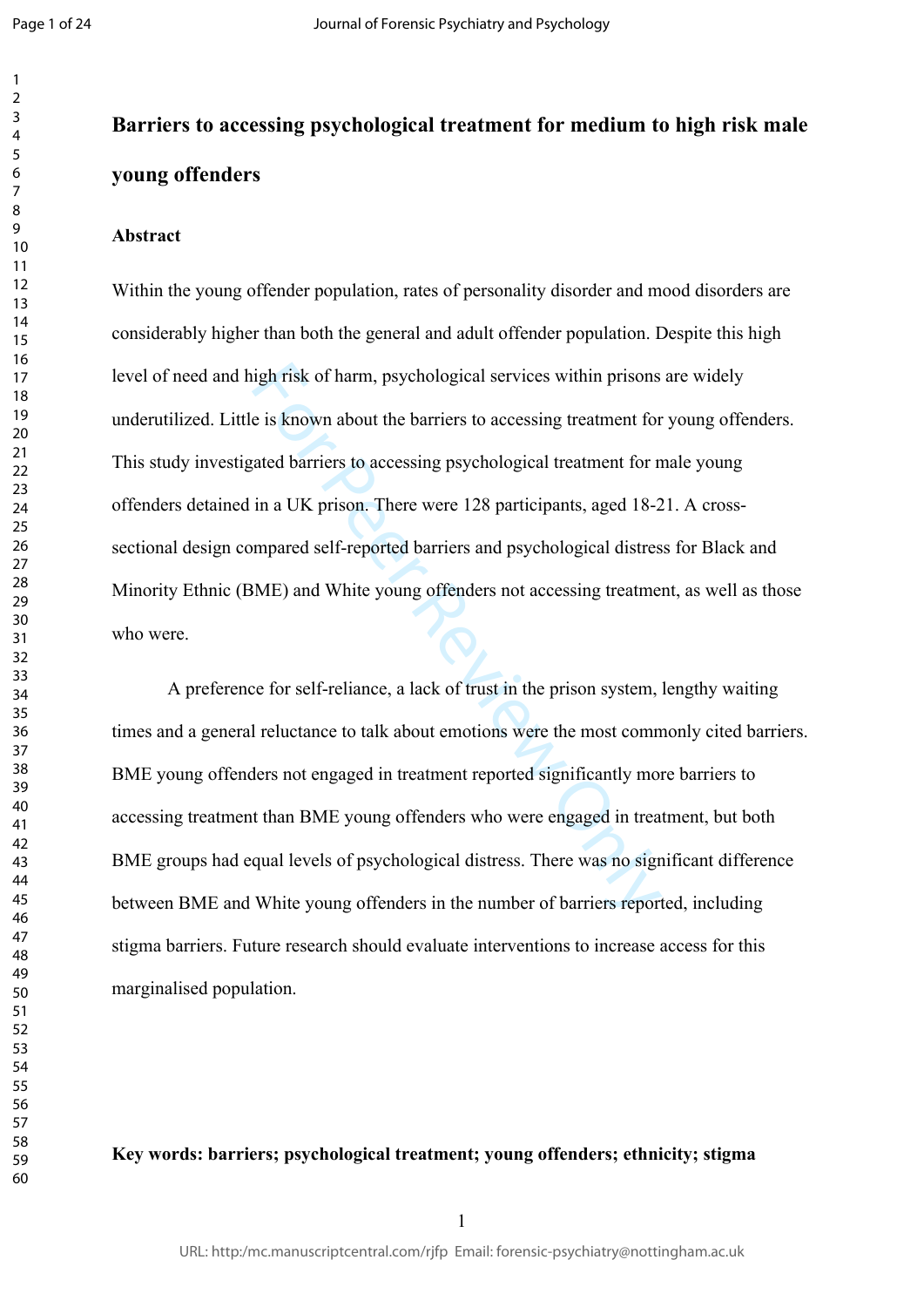#### **Introduction**

Younger offenders should be considered a particularly high-risk and high needs group. Prevalence rates for mental health problems are considerably higher than both the adult offender and general community population (Fazel, Doll & Langstrom, 2008). Antisocial Personality Disorder is diagnosable in 81% of sentenced male young offenders compared to 46% of sentenced male adult offenders and rates of depression are also high (Lader et al., 2000). In response to these difficulties a range of psychological treatments are provided within youth offender institutions within England and Wales aiming to address offending behaviours and related mental health difficulties.

Follow I. In response to these difficulties a range of psychological<br>the offender institutions within England and Wales ain<br>trs and related mental health difficulties.<br>Iges of engaging this population effectively in treat The challenges of engaging this population effectively in treatment are significant. For example, young offenders are significantly more likely to drop out of offence focused interventions (Olver & Wong, 2011) and a diagnosis of personality disorder has been associated with higher rates of treatment dropout (Craissati & Beech, 2001). In addition, as offenders age their rates of help-seeking often increase with adult offenders being significantly more likely to seek professional help for mental health problems than young offenders (Mitchell & Latchford, 2010; Nesset et al.,2011; Skogstad, Deane & Spicer, 2006). Reinsmith- Meyer et al. (2014) found that amongst American prisoners in need of treatment, as assessed by personality and mood measures, 18.5% did not participate in any formal treatments or services at all. This untreated group were disproportionately young and male.

Stigma has been found to act as a significant barrier to accessing psychological treatment amongst the adult offender population (Williams, Skogstad & Deane, 2001). Concerns about what other inmates may think and worries about being seen as ''weak'' or a ''snitch'' have been found to influence decisions to seek mental health care in prison, with

 $\mathbf{1}$  $\overline{2}$  $\overline{3}$  $\overline{4}$  $\overline{7}$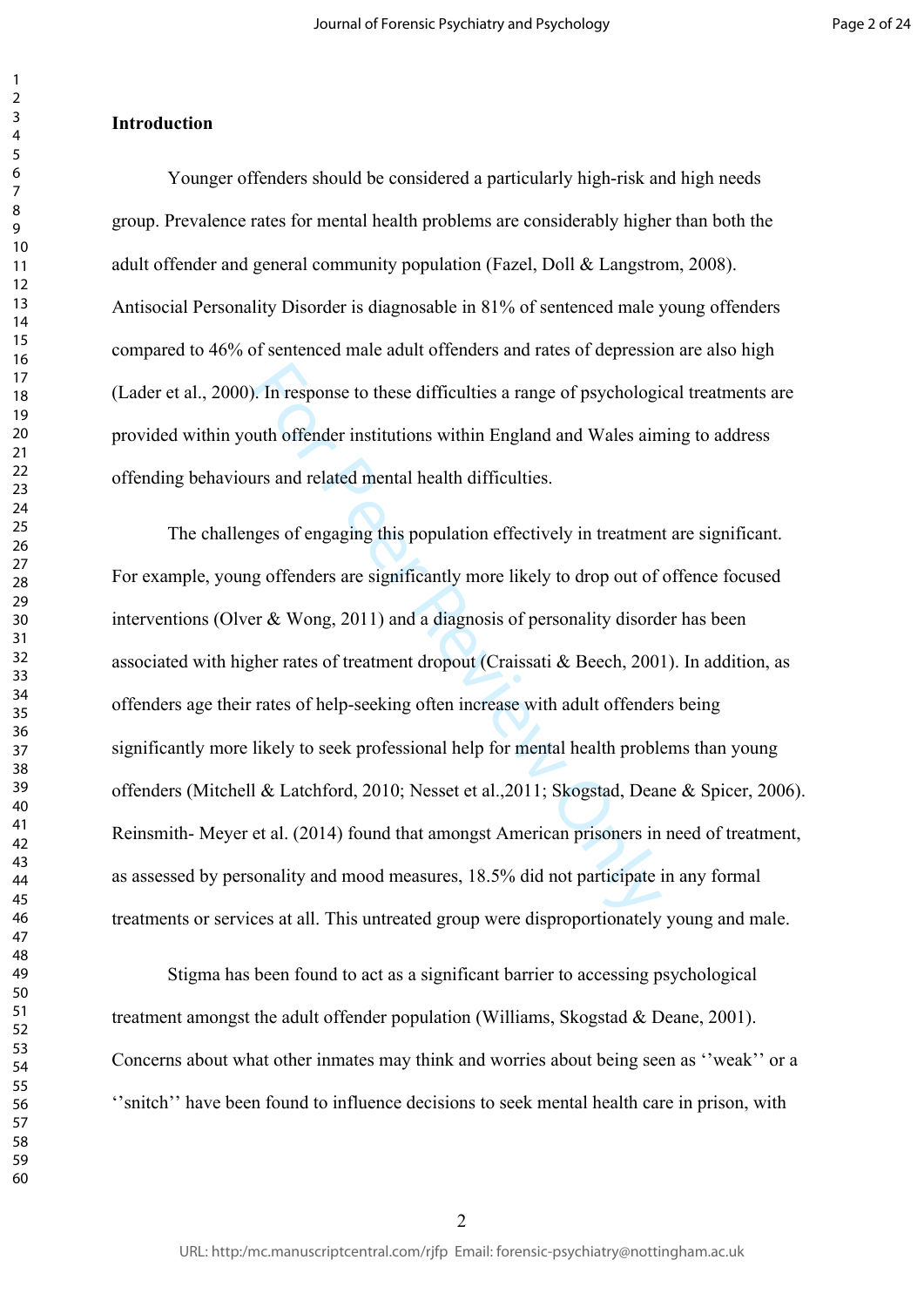$\mathbf{1}$ 

newly incarcerated prisoners being particularly affected by social perceptions (Morgan, Rozycki & Wilson, 2004; Williams, Skogstad & Deane, 2001).

review and as a concern in a<br>
de against them'' has also been named as a concern in a<br>
de Wilson, 2004). A qualitative study in a UK prison al<br>
to accessing care amongst male adult offenders, with<br>
beliefs that healthcare Distrust is another commonly named barrier to accessing psychological treatment in American prisons (Durrah, 2013; Morgan et al. 2007). A lack of trust in prison psychologists was identified as a barrier to disclosing suicidal thoughts amongst adult male offenders in New Zealand (Skogstad, Deane & Spicer, 2005). Concerns about information given in therapy being ''used against them'' has also been named as a concern in an American study (Morgan, Rozycki & Wilson, 2004). A qualitative study in a UK prison also found distrust was a major barrier to accessing care amongst male adult offenders, with distrust often related to negative beliefs that healthcare professionals ''don't really care'' (Howerton et al., 2007). However, the generalisability of this UK study is limited as participants were recruited from a prison in southwest England that holds mostly adult White British offenders, whereas the UK prison population has an over-representation of young men from BME backgrounds (Hagell, 2002).

Ethnicity has been found to have an impact on accessing psychological treatment whilst in prison, with American prisoners requesting psychological help upon admission being more likely to be from a White ethnic group than non-requesters (Diamond et al. 2008). Within the UK, Black prisoners with personality disorders are less likely to receive treatment than White prisoners (Coid et al., 2002). This is despite offender screening approaches for personality disorder identifying high levels of need across all ethnicities (Minoudis et al., 2012). Another UK study found feelings of isolation and powerlessness acted as barriers to engagement for BME male adult offenders living in a prison based therapeutic community (Brookes, Glynn & Wilson, 2012). A report from Her Majesty's Inspectorate of Prisons (2007) found BME prisoners report being distrustful of what they perceive to be 'White services' in prison. These findings suggest offenders from BME backgrounds face additional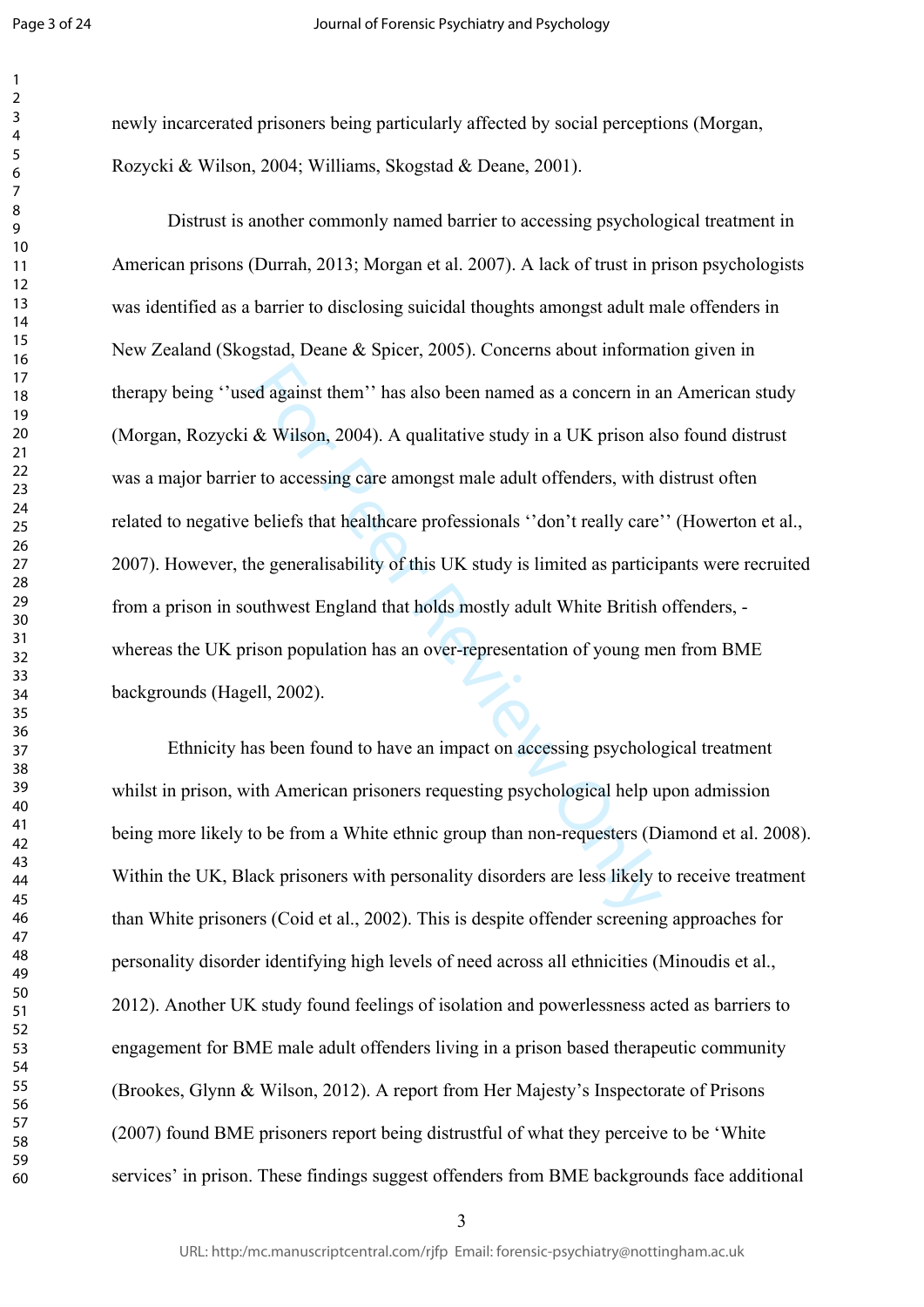barriers to accessing psychological treatment compared to offenders from White backgrounds.

Levels of psychological distress can also act as an important factor in seeking psychological help whilst in prison. Higher levels of psychological distress have been found to increase help seeking amongst adult male offenders (Williams, Skogstad & Deane, 2001). Male prisoners with more emotional instability and reported generalized fear are also more likely to express a need for psychological help in prison (Bulten, Nijman & van der Staak, 2009). Diamond et al. (2008) found most male prisoners who self-refer for psychological help upon admission report significant psychological symptoms such as nervousness, racing thoughts and depression.

meed for psychological help in prison (Bulten, Nijman and al. (2008) found most male prisoners who self-refer for the all (2008) found most male prisoners who self-refer for the and the prison.<br>
For Peport significant psyc Overall, the most common barriers arising in the adult offender population are stigma concerns and distrust, with ethnicity and level of psychological distress also having an influence. However, there is a distinct lack of quantitative research in this area within the UK prison system. Many of the adult forensic studies described were not carried out in the UK, with the majority being American studies where the criminal justice system and prison system varies widely from state to state and is not comparable with the UK prison system.

Furthermore, the forensic literature described here all used adult offenders as participants. None of these studies focused specifically on the young offender population (aged 18-21). Young offenders differ across many variables compared to adult offenders. They are still cognitively developing, are more challenging to manage, are more likely to violently re-offend and have higher attrition rates from treatment programmes (NOMS, 2015). Due to these differences it is unlikely they will face the same barriers as adult offenders. The barriers to accessing treatment for detained young offenders have not yet been empirically investigated. The present study aimed to address this gap.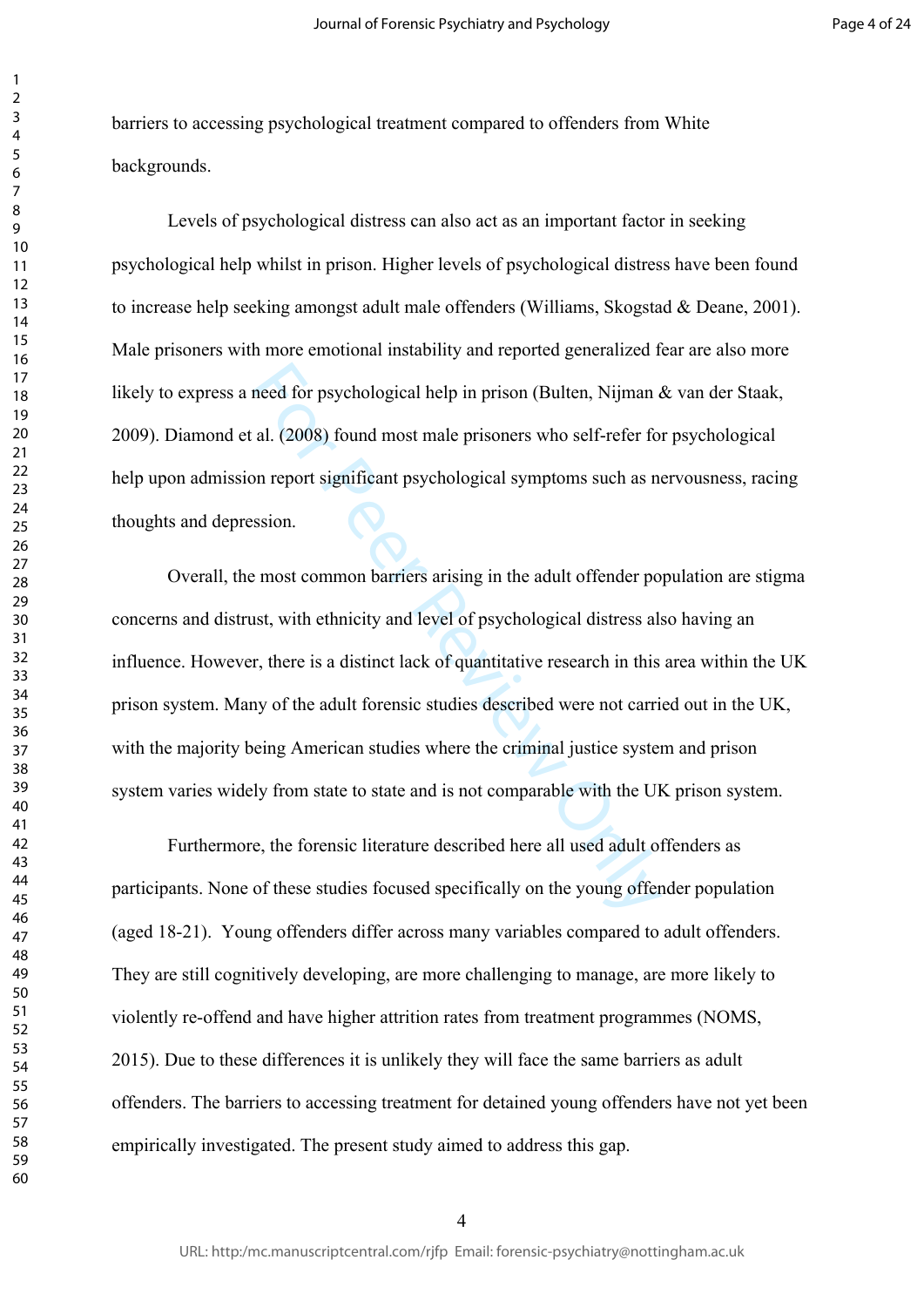$\mathbf{1}$  $\overline{2}$  $\overline{3}$ 

I treatment, 2) BME young offenders will report signifity<br>g treatment than White young offenders, 3) Ethnicity, l<br>ess, number of barriers and pathological personality tra<br>ors to engagement in treatment.<br>Solven the treatmen In line with future research recommendations in the literature (Abram et al. 2008; Chitaseban et al., 2011; Morgan et al., 2007) the present study adopted a quantitative methodology, recruited a larger sample from a UK prison, focused on high risk young offenders and explored the impact of treatment stigma, psychological distress, ethnicity and pathological personality traits. It was hypothesised that 1) Young offenders not engaged in treatment will report significantly more barriers to accessing treatment than young offenders who are engaged in treatment, 2) BME young offenders will report significantly more barriers to accessing treatment than White young offenders, 3) Ethnicity, level of psychological distress, number of barriers and pathological personality traits will act as significant predictors to engagement in treatment.

#### **Method**

#### *Participants*

Participants were recruited from a young offenders' prison in Southern England.

#### *Measures*

All participants had been screened for pathological personality traits using a national screening tool embedded in the Offender Assessment System<sup>1</sup> (OASys), the OASys Antisocial Personality Disorder Screen (Ministry of Justice, 2015) which gives a score ranging from 0-10, higher scores indicate higher levels of anti-social personality traits. Participants in this study had scores ranging from  $2-10$  (mean = 7, SD= 1.79). 'Engaged in treatment' was defined as currently enrolled on any of the high intensity treatment

<sup>&</sup>lt;sup>1</sup> OASys is the structured professional judgement risk assessment used on all offenders in the English and Welsh criminal justice system.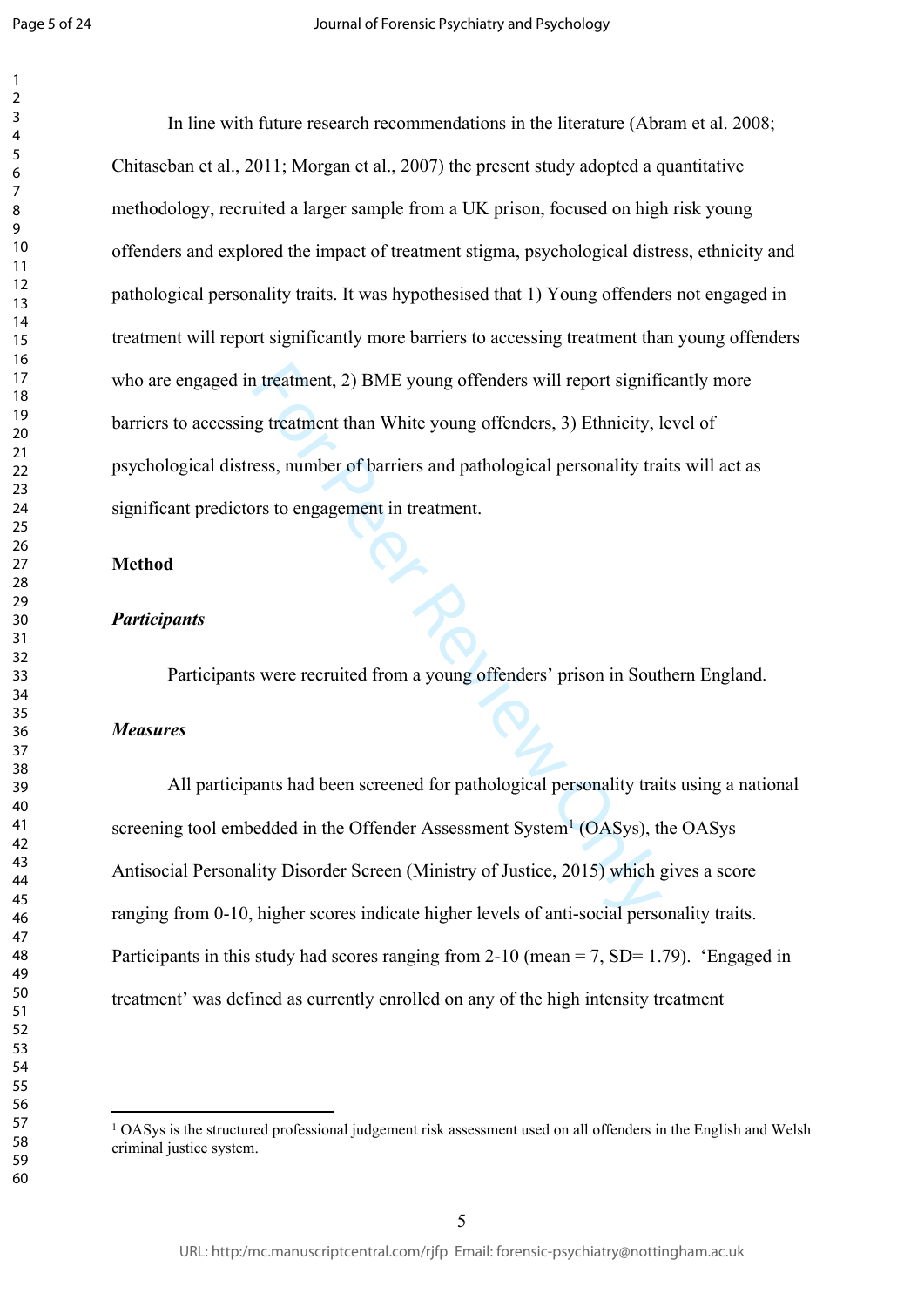programmes delivered in the prison, including an Offender Personality Disorder (OPD) 2 therapies service and HMPPS offending behaviour programmes. 'Not engaged in treatment' was defined as any young man not enrolled on an appropriate treatment programme or disengaged from or refusing OPD or offending behaviour programmes. In addition, two selfreport measures were used in this study.

#### *The Barriers To Accessing Treatment in Prison (BATP)*

For the self-report measure used to gather data on barrier<br>asure was adapted from an existing measure, the Barrie<br>BACE; Clement et al. 2012) with the authors' permissio<br>evelopment of the BATP). This measure provided thre<br> This is a 32 item self-report measure used to gather data on barriers to accessing treatment. This measure was adapted from an existing measure, the Barriers to Accessing Care Evaluation (BACE; Clement et al. 2012) with the authors' permission. (See Appendix 1 for details on the development of the BATP). This measure provided three sets of scores; a sum total score which reflects how many barriers the participant reported as relevant (maximum 32), a mean rating score which reflects to what extent the participant reported the barrier as affecting them: not at all, a little, quite a lot, a lot (maximum 96) and a treatment stigma score which reflects how many stigma barriers the participant endorsed (maximum 10). At the end of the BATP participants could note any additional barriers not listed. The 32 item BATP scale as a whole was found to have a high level of internal consistency ( $\alpha$ =.858). The 10-item treatment stigma subscale of the BATP was also found to have a good level of internal consistency ( $\alpha$ = .825).

#### *Clinical Outcomes in Routine Evaluation Outcome Measure (CORE-OM)*

To measure psychological distress the Clinical Outcomes in Routine Evaluation Outcome Measure (CORE-OM) was used. This is a 34 item self-report questionnaire, which

<sup>&</sup>lt;sup>2</sup> The OPD service is jointly commissioned between HMPPS and the NHS to support high risk offenders. It provides evidence based therapies for personality disorder including Mentalisation Based Therapy (MBT) or Schema Therapy.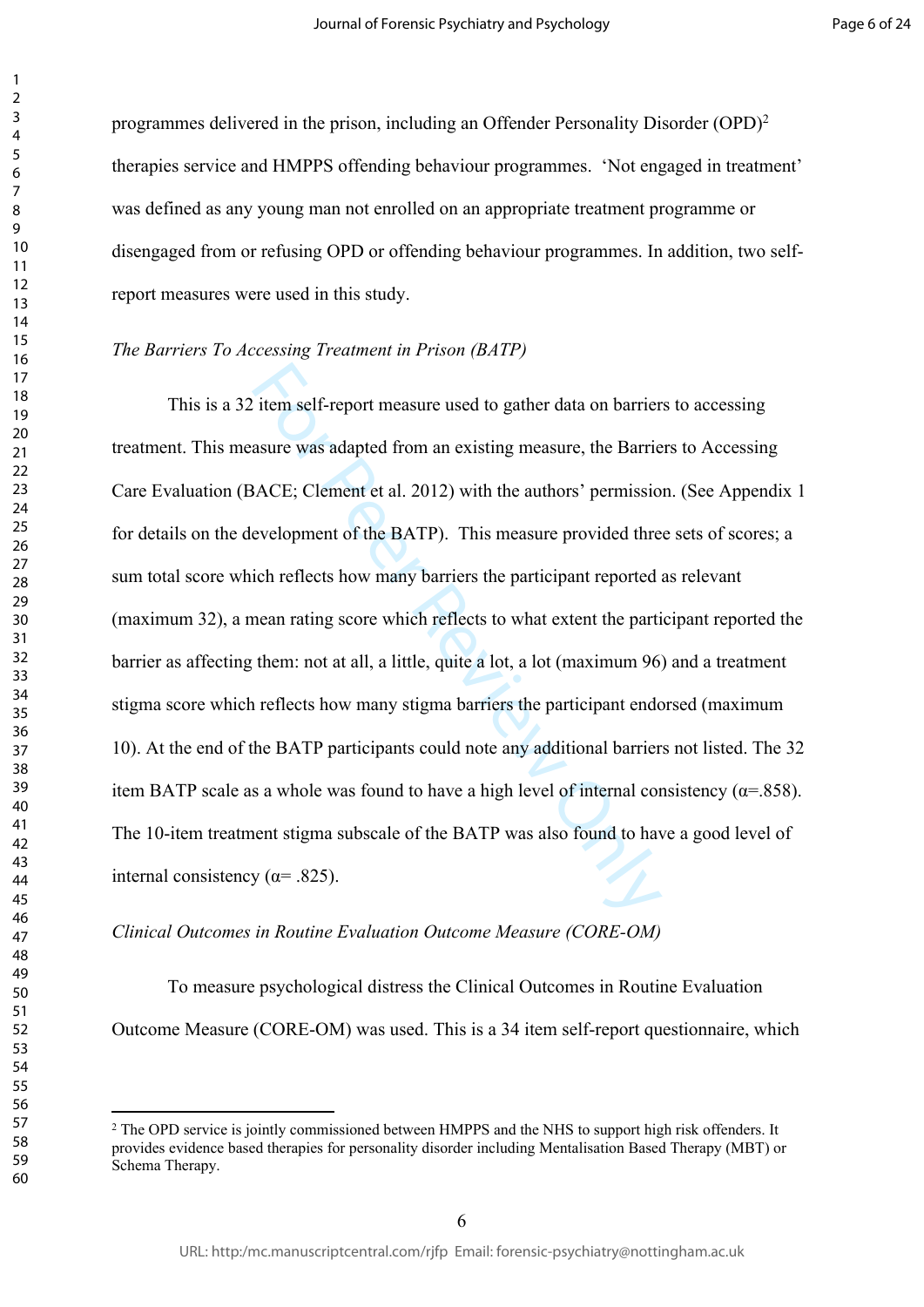$\mathbf{1}$  $\overline{2}$ 

 

covers four dimensions: subjective wellbeing, problems/symptoms, life functioning, risk/harm. The responses are averaged to produce a mean score to indicate the level of current psychological distress from 'healthy' to 'severe'. This measure has been found to have good internal and test- retest validity ( $\alpha$ = 0.75-0.95) for large clinical and non-clinical samples (Evans et al. 2000).

## *Ethics*

Ethical approval for the study was obtained from the Royal Holloway University of London (REC Project ID: 40) and HMPPS Ethics Committees (Ref: 2017-113).

## *Procedure*

roval for the study was obtained from the Royal Hollov<br>ect ID: 40) and HMPPS Ethics Committees (Ref: 2017<br>ting data collection, there was a service user consultati<br>y and procedures for participation. An opportunity sam<br>par Prior to starting data collection, there was a service user consultation to inform the recruitment strategy and procedures for participation. An opportunity sampling approach was taken. All potential participants were approached in the prison library, on residential wings or in the OPD service. If they showed an interest in the study, the researcher would see them individually in a quiet location, read the information sheet out and ask for any questions. After providing informed written consent, the researcher read the questions on the two measures and participants indicated their responses. Following this, clinical, demographic and risk data were extracted from electronic HMPPS records. This included treatment status, index offence, ethnicity and risk level.

#### *Analysis*

A series of independent t-tests compared differences between BATP and CORE-OM scores according to ethnicity and treatment status. An a-priori power analysis ( $\beta$ =0.80,  $\alpha$ =0.05) showed for a medium effect size of 0.5 a total of 128 participants were required with 64 in each group, BME and White. A multiple logistic regression analysis was carried out to investigate predictors of engagement in treatment. For this analysis the BATP stigma barriers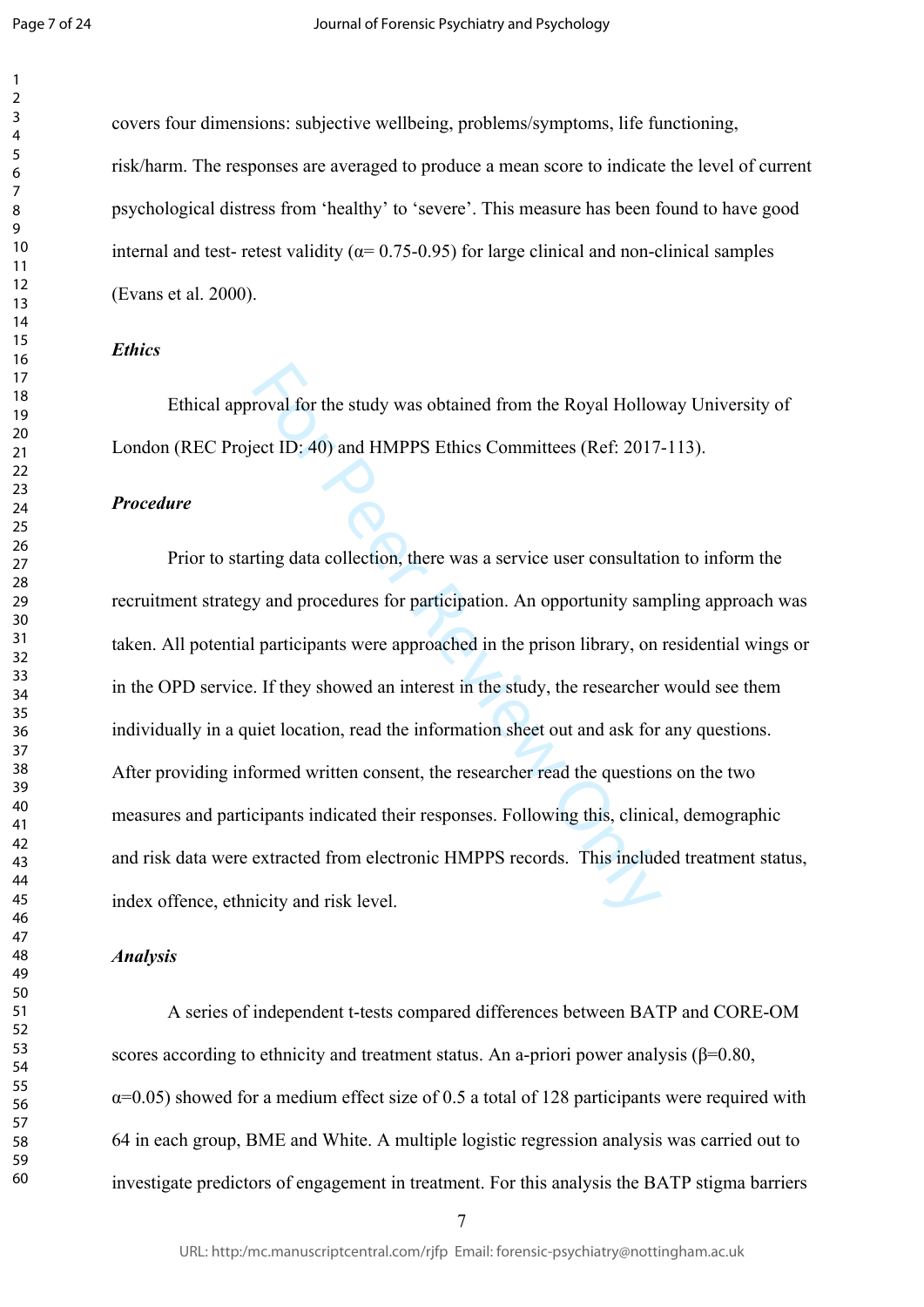(total 10) were entered separately from the remaining questionnaire items, which were named 'BATP non-stigma barriers'. It was therefore possible to assess the degree to which each of the variables (Ethnicity, Psychological Distress, Antisocial Personality Traits, BATP nonstigma barriers, and BATP stigma barriers) independently predicted whether male young offenders engaged in psychological treatment in prison.

#### **Results**

A total of 128 male young men were recruited: 64 in treatment (32 BME and 32 White) and 64 not in treatment (32 BME and 32 White). All participants were aged between 18-21 with a mean age of 19.82 years. In terms of offences, 50% of the sample had committed violent offences, 26% committed sexual offences and 24% committed other offences, such as burglary.

28 male young men were recruited: 64 in treatment (32<br>in treatment (32 BME and 32 White). All participants v<br>age of 19.82 years. In terms of offences, 50% of the sa<br>offences, 26% committed sexual offences and 24% cor<br>urgl Across the whole sample the most commonly reported treatment barrier was *''wanting to solve the problem on my own''* which 78.9% of participants endorsed. The next most commonly reported treatment barrier was, *''Lack of trust in the prison system which these services are based in'',* which 73.4% of participants endorsed. The treatment stigma barriers were not as common, with less than 41% of participants endorsing any of the stigma barriers. The most frequently reported stigma barrier was *''not wanting details of my treatment or problems to be on my notes''* which 40.6% of the sample reported. An additional barrier was reported by 11 participants which was experiencing conflict with other prisoners on the same programme, consequently hindering their access to the treatment. The average CORE-OM score for the participants in this study fell in the 'mild range'. See Table 1 for mean BATP total and CORE-OM total scores.

#### **[Table 1 near here].**

 $\mathbf{1}$  $\overline{2}$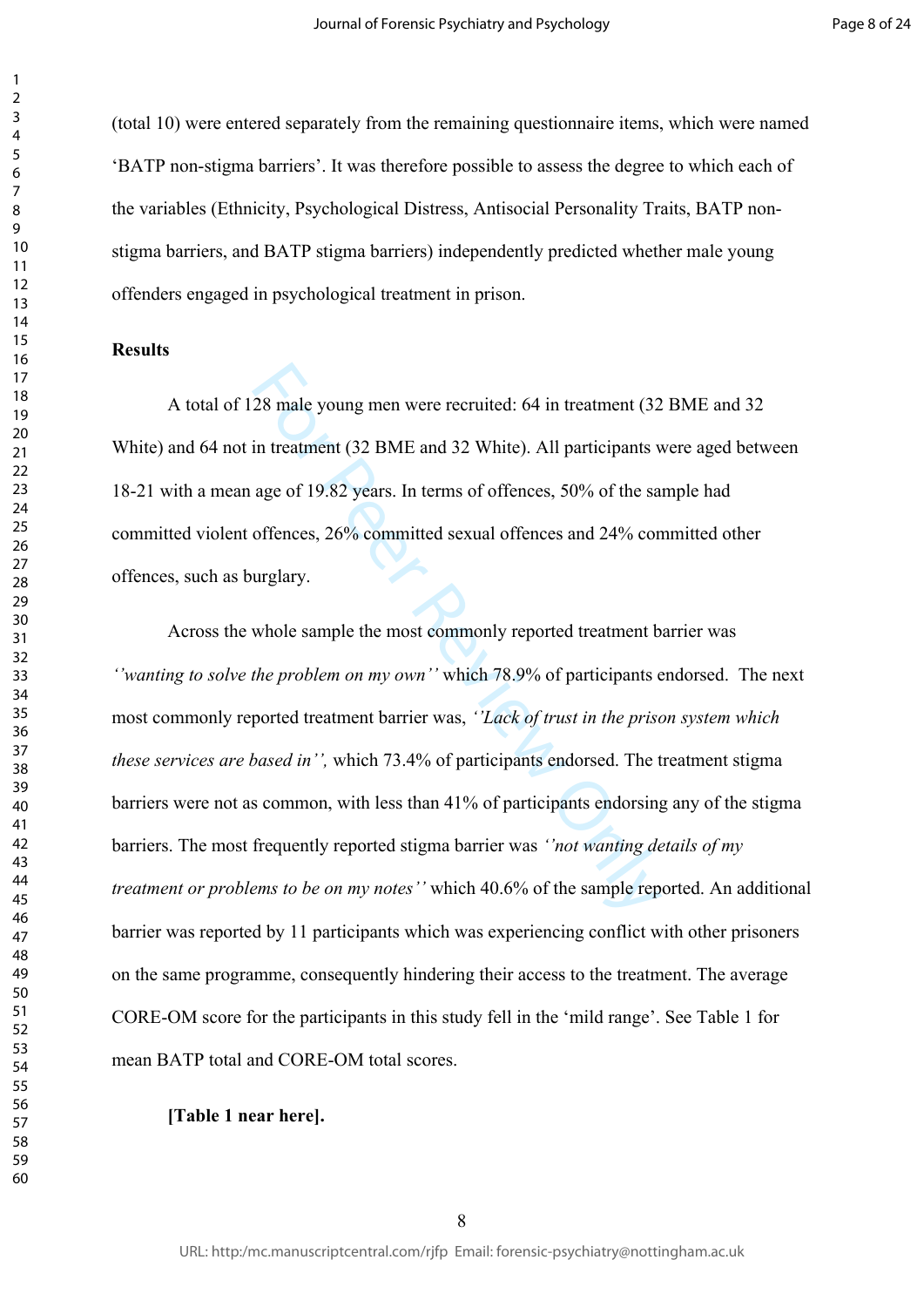$\mathbf{1}$  $\overline{2}$  $\overline{3}$  $\overline{4}$  $\overline{7}$ 

Contrary to the first hypothesis, no significant differences were found between the BME and White young offenders on the number of barriers reported, mean ratings of the barriers or the number of stigma barriers reported.

Examining the second hypothesis, it was found, BME young men not engaged in treatment reported significantly more barriers to accessing treatment (*M*=3.78, *SD*= 1.03) than BME young men engaged in treatment  $(M= 2.67, SD=1.13)$ ,  $t(62)= -4.09, p=0.00$ . It was also found BME young men not engaged in treatment had significantly higher mean ratings of the barriers (*M*=5.14, *SD*= 1.38) than BME young men engaged in treatment (*M* =3.55, *SD*  $= 1.66$ ,  $t(62)= -4.13$ ,  $p=0.00$ .

bung men not engaged in treatment had significantly his <br>5.14, *SD*= 1.38) than BME young men engaged in treat<br>3,  $p=0.00$ .<br>g men not engaged in treatment also endorsed significar<br> $t(62)=-2.61$ ,  $p=0.011$ . Equal levels of BME young men not engaged in treatment also endorsed significantly more stigma related barriers (*M*=1.46, *SD*= .89) than BME young men who were engaged in treatment (*M*= .90, *SD*= .82), *t*(62)=-2.61, *p*=.011. Equal levels of psychological distress were reported across BME young men engaged in treatment (*M*= 8.65, *SD*= 5.44) and not engaged in treatment ( $M= 9.25$ ,  $SD = 6.01$ ),  $t(62)= .48$ ,  $p=.632$ . Unlike the BME young men there were no significant differences in the number of barriers or levels of distress between the White young men engaged in treatment and those not engaged in treatment.

The logistic regression found all five variables entered together was significantly accurate in predicting whether or not male young offenders engaged in treatment  $(X<sup>2</sup>(5))$  = 17.19,  $p=0.005$ ). Overall this model correctly predicted whether or not male young offenders would engage in treatment in 65% of the cases (overall case prediction). This model correctly classed 71% of the treatment cases as 'in treatment' (sensitivity) and correctly classed 57% of the no treatment cases as 'not in treatment' (specificity).

After controlling for shared variance with the other three variables, Antisocial Personality Traits ( $B = .36$ ,  $SE = .13$  p=.007) and BATP non-stigma treatment barriers ( $B = -12$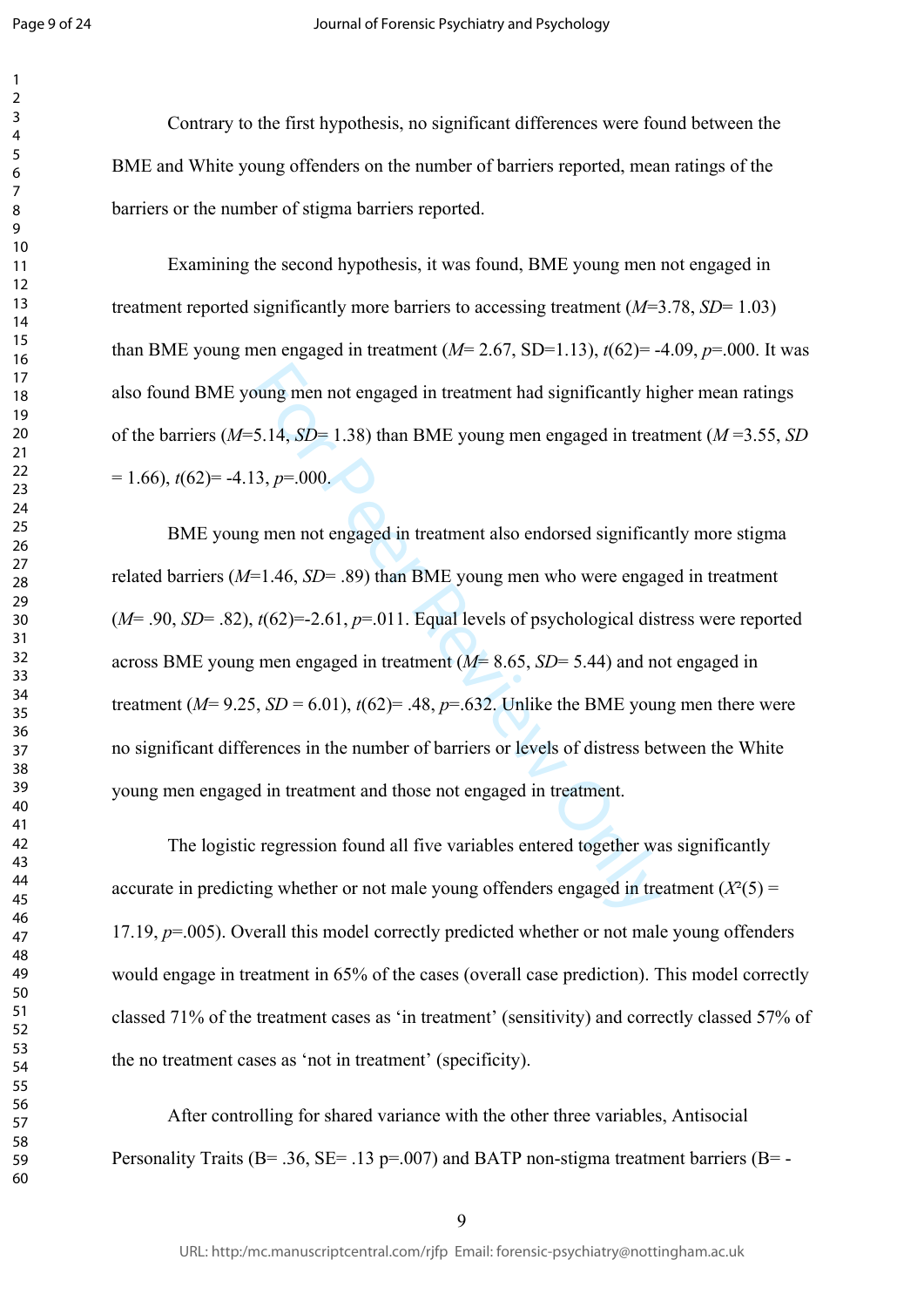.09,  $SE = .05$ ,  $p = .033$ ) showed significant predictive status with regard to engagement in psychological treatment. Higher OASys Antisocial scores increased the likelihood of being engaged in treatment whereas higher scores on the BATP non-stigma barriers decreased the likelihood of being engaged in treatment. Ethnicity, (B= -.19, SE= .41, p= .630), Psychological Distress (B= .05, SE=.04,  $p=$  .884) and BATP stigma barriers (B= -.16, SE=.28, p=.563) were not independently predictive of engagement in psychological treatment.

#### **Discussion**

Why developed measure, the BATP, this study has inves<br>ological treatment for medium to high risk male young<br>in a UK prison. The most commonly named barriers we<br>eluctance to talk about emotions, preference for self-re<br>s. Th Using a newly developed measure, the BATP, this study has investigated the barriers to accessing psychological treatment for medium to high risk male young offenders serving a custodial sentence in a UK prison. The most commonly named barriers were related to a lack of trust, a general reluctance to talk about emotions, preference for self-reliance and institutional barriers. The results of this study would suggest treatment stigma may not be a primary barrier to accessing treatment for this population, out of the top ten barriers reported none were treatment stigma related. This contrasts with much of the previous research using adult offenders where stigma related concerns were commonly reported to act as barriers to accessing treatment (Deane, Skogstad & Willaims, 1999; Williams, Skotsgad & Deane, 2001). The study suggests stigma is less problematic for younger men and there are other barriers more likely to discourage them from engaging in treatment.

Contrary to the first hypothesis, no significant difference was found between the White and BME groups in either the total number of treatment barriers reported, total number of stigma barriers reported or the types of barriers. These findings contrast with much of the previous research which suggests BME groups may face a greater number of barriers to

 $\mathbf{1}$  $\overline{2}$  $\overline{3}$  $\overline{4}$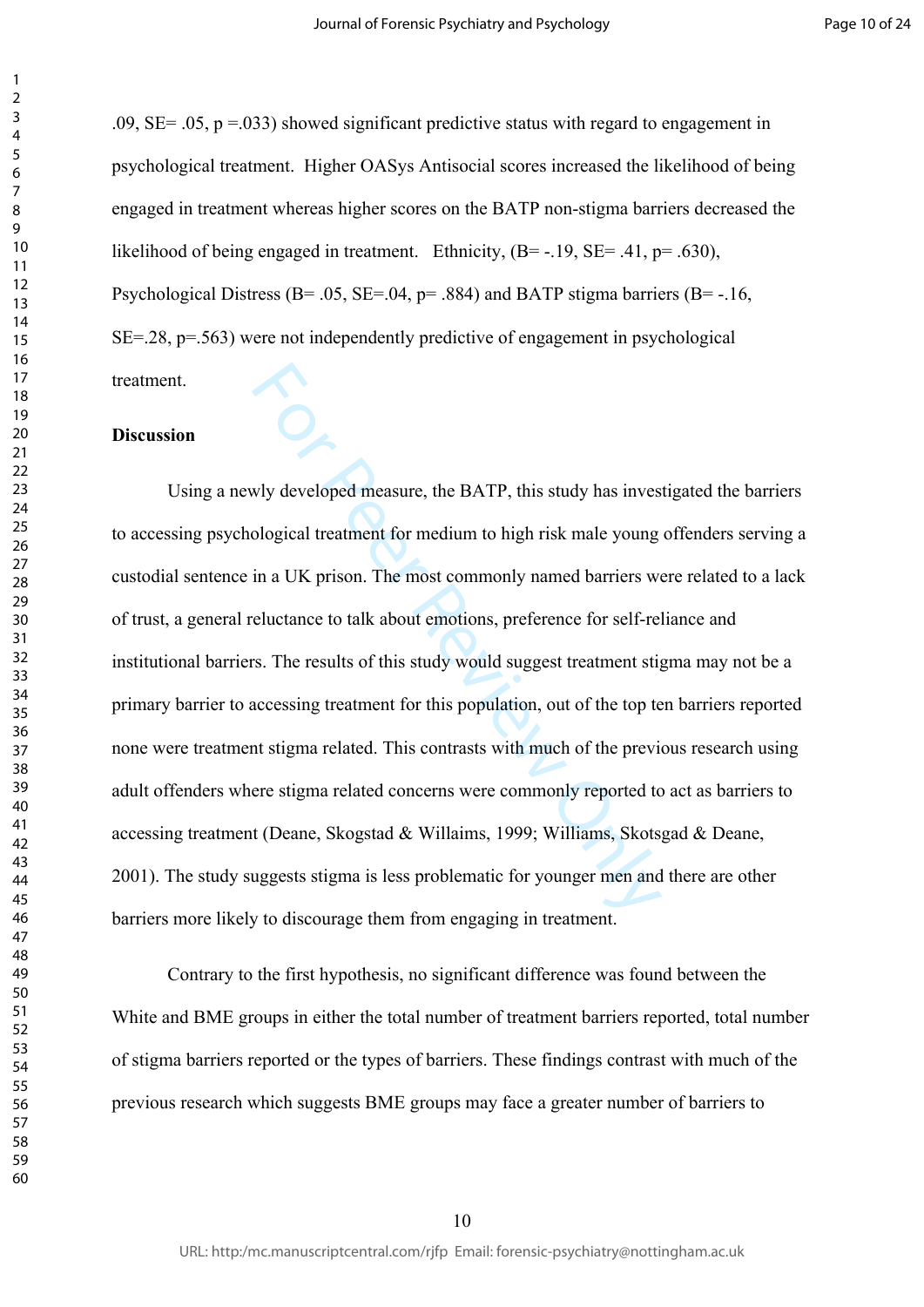$\mathbf{1}$  $\overline{2}$  $\overline{3}$  $\overline{4}$  $\overline{7}$ 

accessing care and report more stigma concerns (Hines-Martin et al., 2003; Memon et al., 2016; Mishra et al., 2008).

However, within the BME group, BME young men not currently engaged in treatment, reported significantly more barriers to accessing treatment than BME young men who were currently engaged in treatment. The no treatment BME group also reported the barriers affecting them to a greater extent and reported more treatment stigma barriers than the BME treatment group.

group.<br>
senting with equal levels of psychological need, the no<br>
saged in psychological treatment and it is possible this is<br>
barriers to accessing this treatment in prison. This effect<br>
t versus no treatment comparisons s Despite presenting with equal levels of psychological need, the no treatment BME group were not engaged in psychological treatment and it is possible this is due to facing a greater number of barriers to accessing this treatment in prison. This effect was not seen for the White treatment versus no treatment comparisons so it seems this effect was unique to the BME young offenders only. Within the BME group, the treatment and no treatment group's ten most commonly reported barriers were the all same. This indicates the difference between the BME groups is one of magnitude, a higher number of reported barriers and ratings of the barriers, rather than a difference in the type of barriers reported.

With regards to the last hypothesis, two variables were found to act as independent significant predictors of engagement psychological treatment whilst in prison. Firstly, a higher number of self-reported non-stigma treatment barriers decreased the likelihood of a participant being in treatment. Based on previous literature (Morgan, Rozycki & Wilson, 2004; Williams, Skogstad & Deane, 2001) this result was expected and suggests the more psychological and structural barriers a young offender faces, the less likely they are to be engaged in treatment. Secondly, a higher score on the OASys Antisocial screen increased the likelihood of a participant being in treatment. The literature has traditionally considered antisocial personality traits to act as a significant hindrance to engagement (Shaw &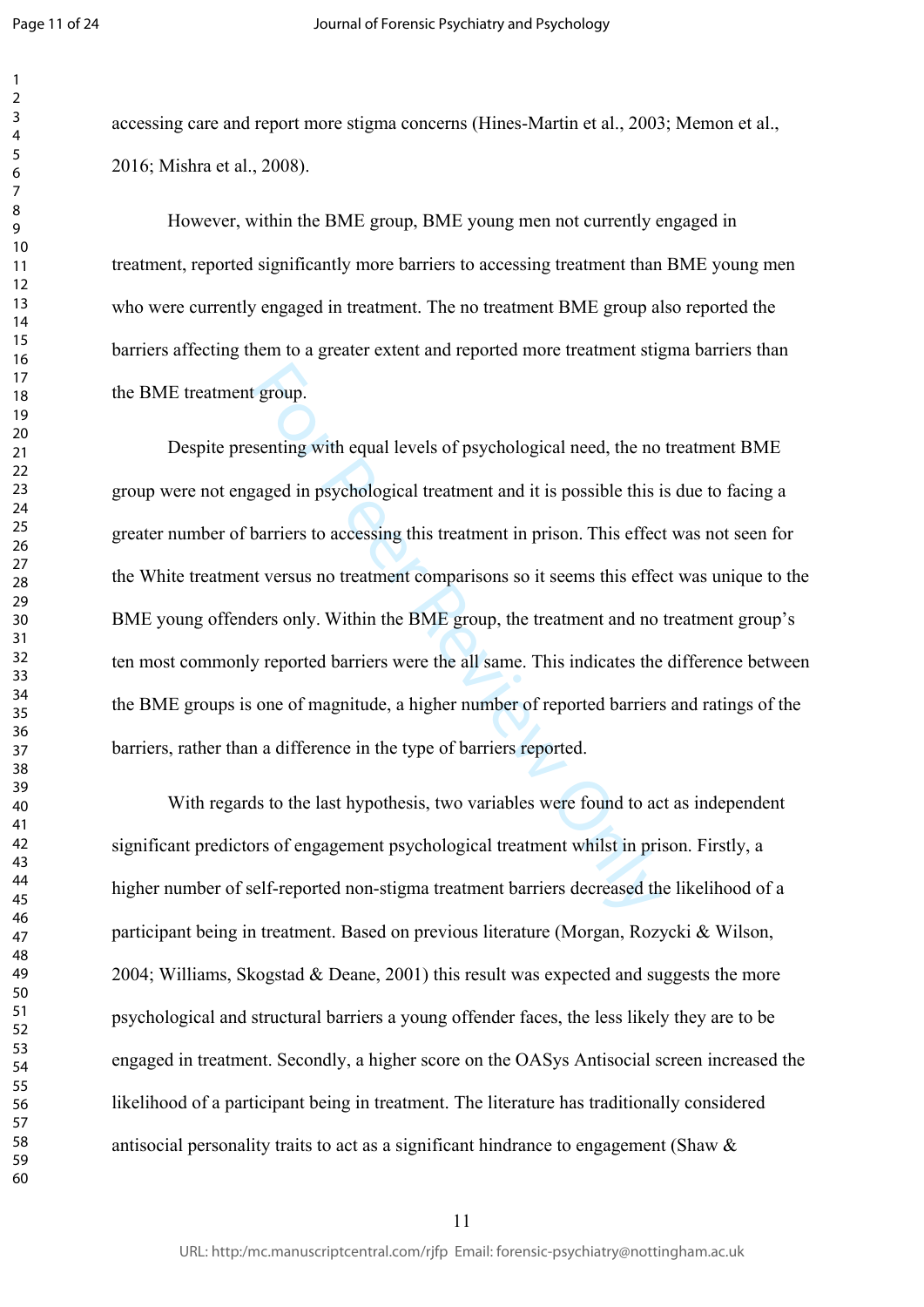Edelmann, 2017). The finding in this study is potentially an artefact of the OPD and HMPPS screening practices which specifically target medium to high risk young offenders meaning participants engaged in treatment are likely to have higher levels of antisocial personality traits.

#### *Strengths of current study*

The current study has been able to improve upon the methodology of the previous forensic literature in this area. This is the first quantitative investigation of the barriers to accessing psychological treatment for medium to high risk male young men serving a prison sentence in the UK. Most other forensic research in this area has used adult offenders, qualitative methodology and has been largely carried out in the USA.

study has been able to implove upon the intenduology<br>in this area. This is the first quantitative investigation of<br>gical treatment for medium to high risk male young me<br>. Most other forensic research in this area has used Half of the participants in the current study were young BME males  $(n=64)$  which is more reflective of the UK prison population than any previous UK study investigating barriers to accessing treatment in offender populations. Furthermore, it was well powered for the main hypotheses and managed to recruit the 128 participants required to achieve a medium effect size of 0.5

The use of the newly developed BATP measure allowed participants to respond to a list of 32 treatment barriers. The BATP measure as a whole and the treatment stigma subscale were found to have high levels of internal consistency. The present study also examined actual behaviour in terms of treatment engagement rather than using hypothetical scenarios or examining intentions to engage in treatment in the future. This is likely to have enhanced the validity of the findings.

#### *Limitations of current study*

It should also be acknowledged the study had a number of limitations. Firstly, it was limited due to the self-report methodology used. Both the BATP measure and CORE-OM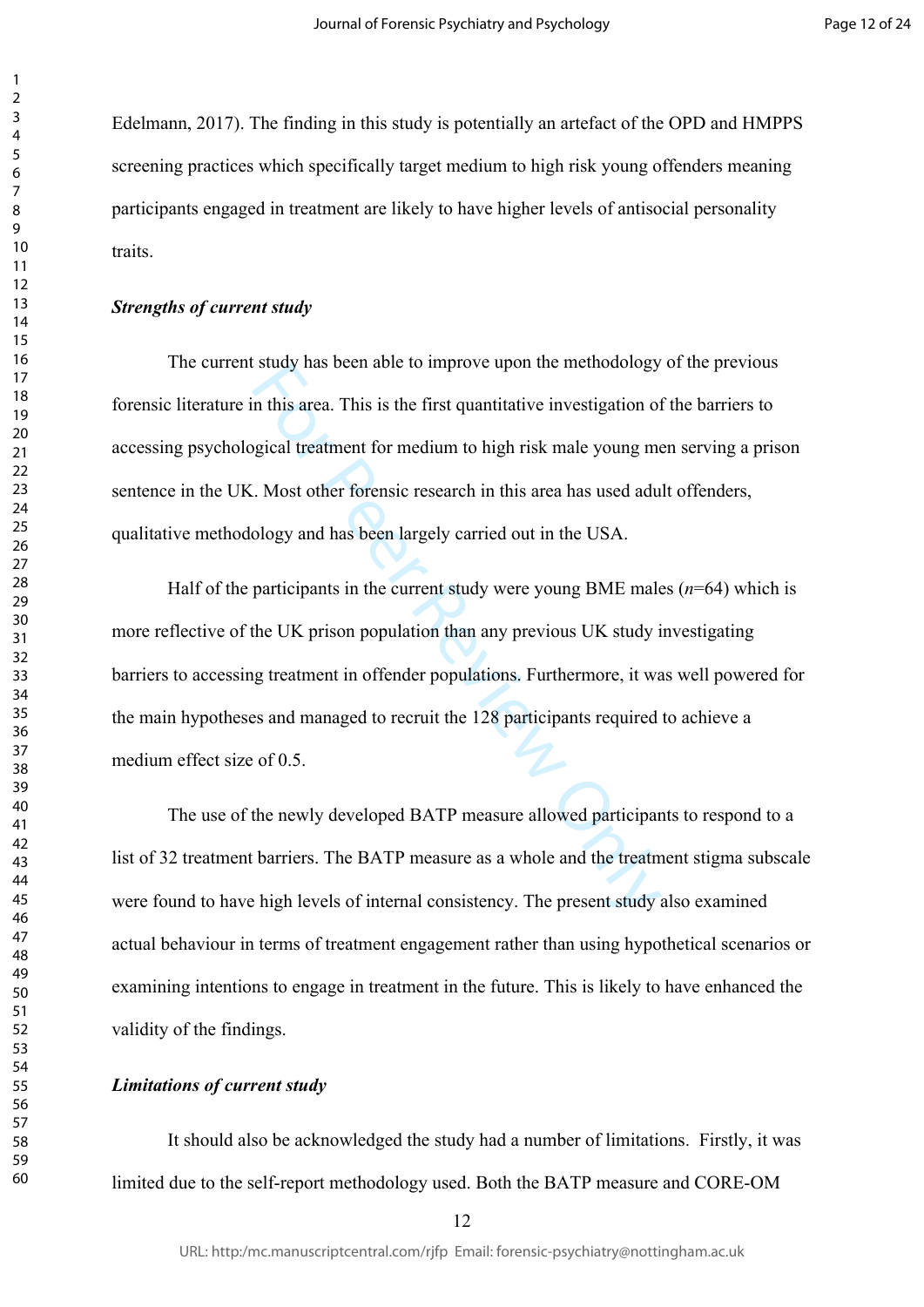$\mathbf{1}$  $\overline{2}$ 

measure could have been affected by social desirability bias or response bias (e.g. 'mid-point' responding; Furnham & Henderson, 1982) which are limitations of all self-report measures. These self-report biases are particularly relevant to hold in mind when conducting research in a prison with a disempowered group of participants who may be fearful of the consequences of giving truthful answers.

The average CORE-OM score fell in the 'mild range' despite there being many clear indicators of high levels of psychological distress being present. For example, 50% of participants living on the vulnerable prisoner wing, taking prescribed medication for mood difficulties or being on an "Assessment, Care in Custody and Teamwork" (ACCT) plan<sup>3</sup>. The CORE-OM was perhaps not a sensitive enough measure for this population, who are particularly reluctant to describe their thoughts and feelings, future research could explore this further.

evels of psychological distress being present. For exam<br>on the vulnerable prisoner wing, taking prescribed med<br>g on an "Assessment, Care in Custody and Teamwork'<br>as perhaps not a sensitive enough measure for this popu<br>nt t There were some limitations with the sample in this study. The participants were homogenous in terms of age, risk level and gender. However, there were other potentially confounding variables such as sentence length and treatment history that were not controlled for and could have affected the results. Due to the nature of the prison, there was also a higher proportion that had committed sexual offences compared to other young offender prisons. Furthermore, the cross-sectional design of the study means that no conclusions about causality can be drawn.

#### *Future research directions*

Future research could use a longitudinal design and explore additional variables such as index offence, sentence length and treatment history to see whether they have any impact

 ACCT plans are commenced in prison following incidents of, or concerns about, self-harm and suicidal intent. The process is followed and reviewed until the risks have reduced.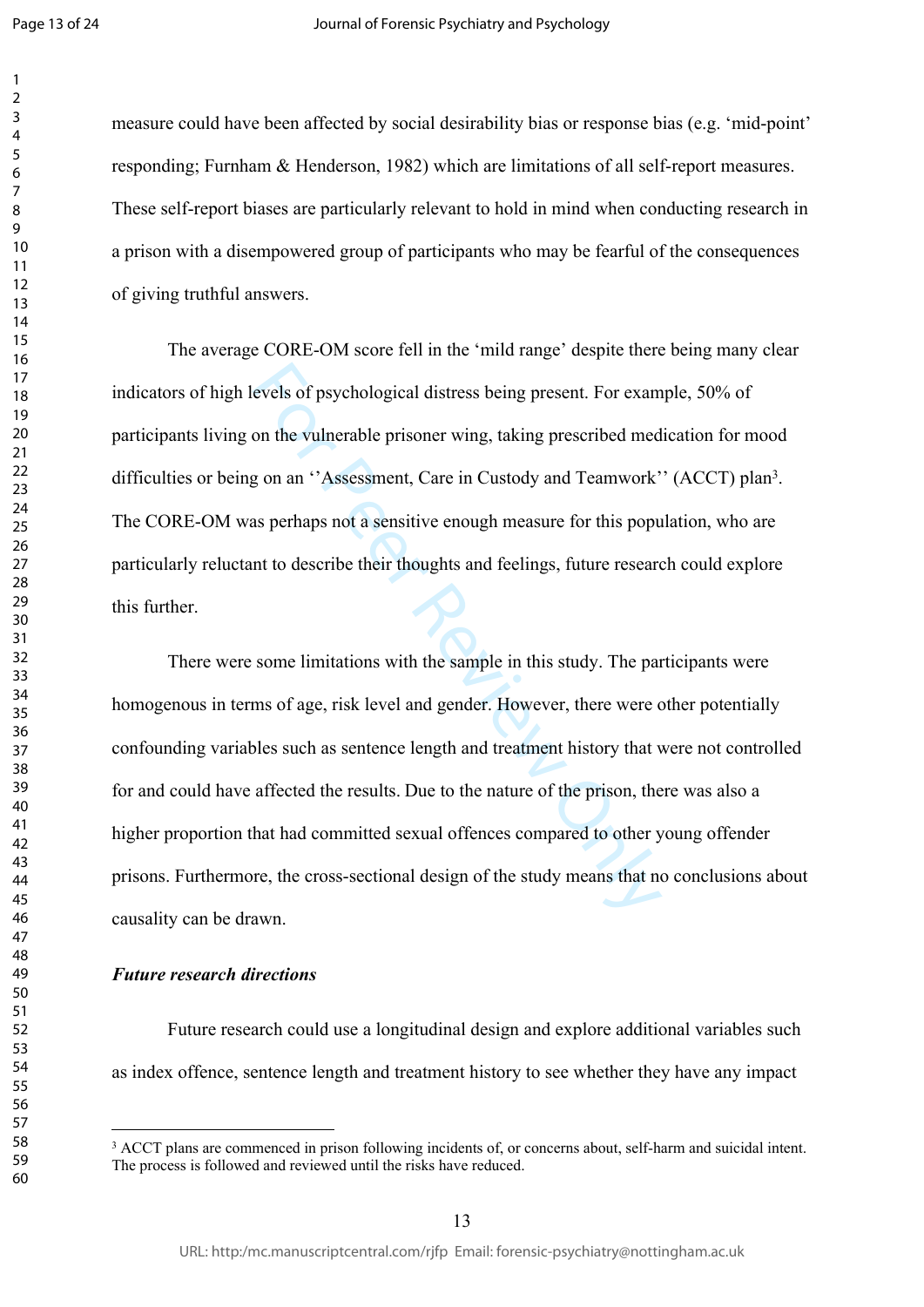on engagement in treatment. It would also be beneficial to use an alternative measure of psychological distress.

Within the BME participants there was a subgroup of BME young men who despite having equal levels of psychological distress and living in the same environment as other BME young men, face additional psychological, structural and social barriers to accessing treatment. Future research should endeavour to explore why these BME young men face more barriers to accessing care than other BME young men. It will also be important to explore what may help facilitate access to psychological treatment for this particular group. The concern about conflict with other prisoners acting as a barrier to seeking help also requires further investigation.

#### *Clinical implications*

cessing care than other BME young men. It will also be<br>help facilitate access to psychological treatment for this<br>conflict with other prisoners acting as a barrier to seeki<br>vestigation.<br>**ns**<br>of this study suggest treatment The results of this study suggest treatment related stigma is not a primary barrier to accessing treatment in prison for young offenders. It seems internal beliefs, for example about not needing treatment, were more problematic barriers than perceived stigma. Interventions targeted at changing offenders' attitudes towards treatment may help to facilitate access.

The results from this study also suggest there were many environmental barriers preventing young men from engaging in treatment, such as not knowing where to get help or having to wait a long time for help. The onus here would be on services within prisons to conduct more assertive outreach work to identify prisoners in need of psychological support and provide more literature on the residential wings explaining how to seek help in the prison environment. It would also be useful to help increase young offenders sense of control over seeking and engaging in treatment, for example allowing self-referrals and clear communications about how to do this.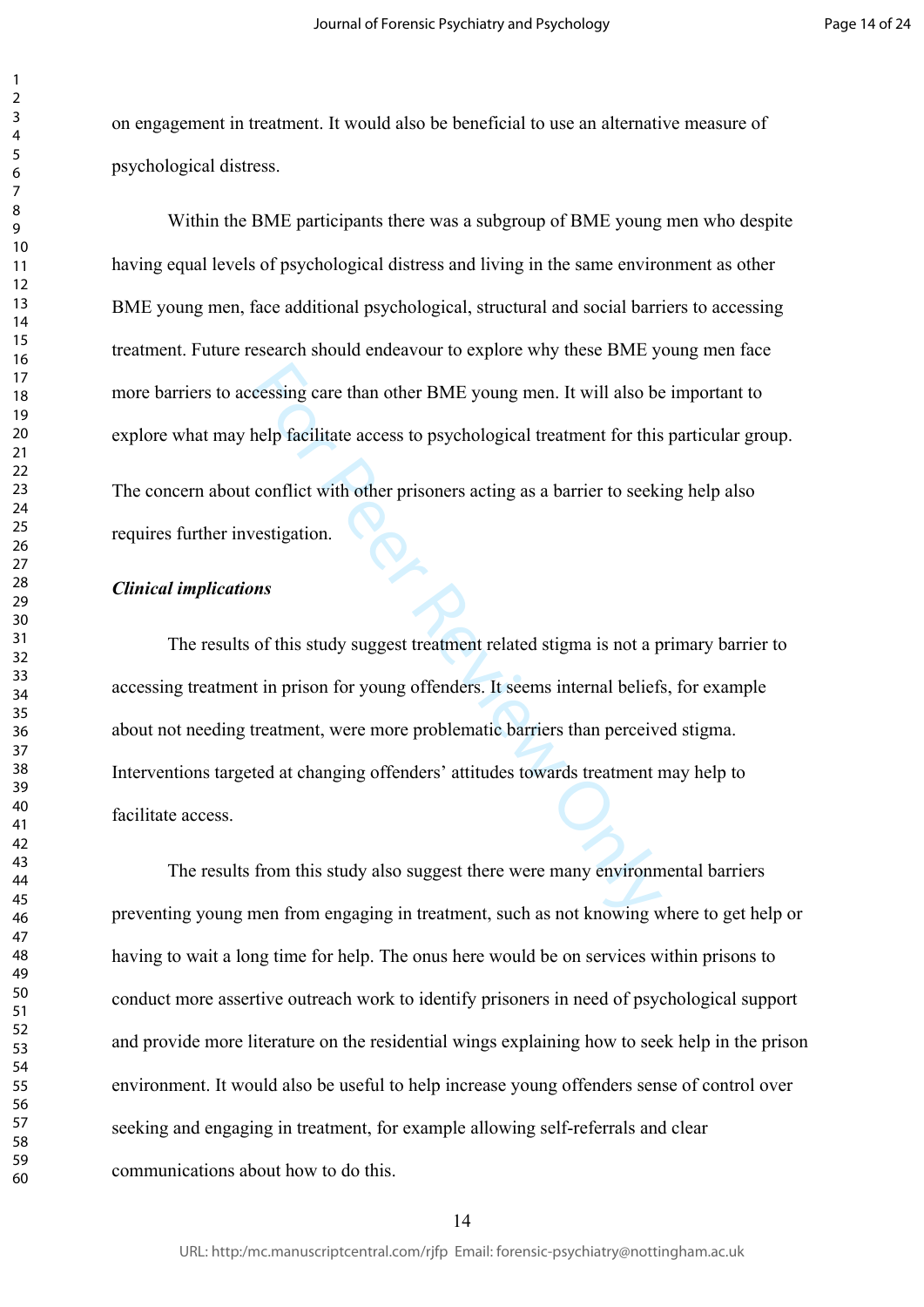$\mathbf{1}$ 

#### $\overline{2}$  $\overline{3}$  $\overline{4}$

## **Conclusions**

Francisco decession de de de velopment ou de de velopment ou de la de velopment ou de la de velopment ou de la de velopment ou de la de velopment ou de la de velopment ou de la de velopment ou de la de velopment ou de la d This study has been able to address a significant gap in the clinical forensic literature and demonstrate that negative attitudes relating to psychological treatment and environmental barriers can hinder access to evidence based psychological treatments for male young offenders. It is hoped these novel findings, in addition to the recommended future research, will increase understanding of the barriers to accessing psychological treatment for young men in prison and lead the way for the development of interventions to facilitate access for this marginalised population.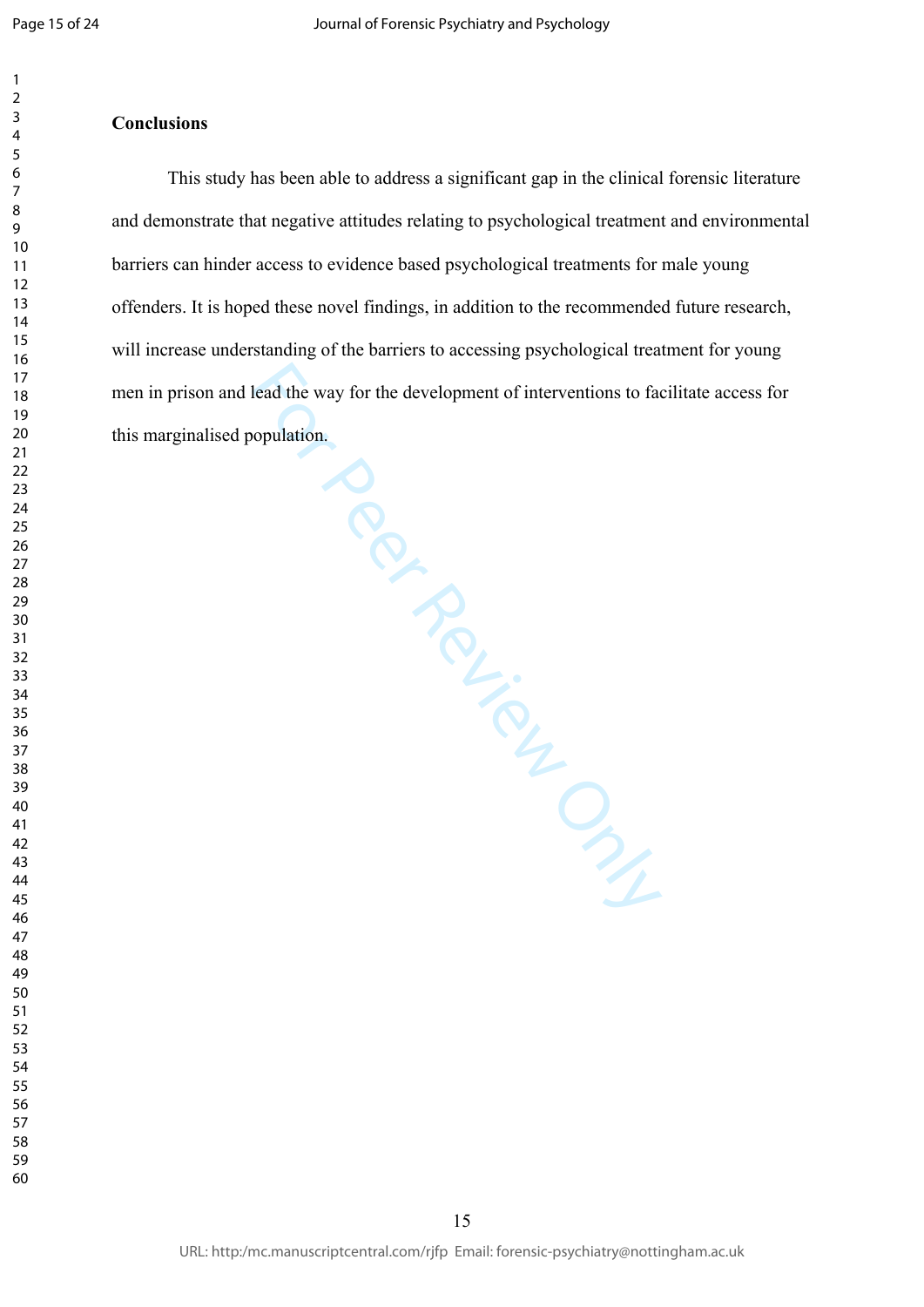#### **Reference List**

- Abram, K. M., Paskar, L. D., Washburn, J. J., & Teplin, L. A. (2008). Perceived barriers to mental health services among youths in detention. *Journal of the American Academy of Child & Adolescent Psychiatry*, *47*(3), 301-308.
- Brookes, M., Glynn, M., & Wilson, D. (2012). Black men, therapeutic communities and HMP Grendon. Therapeutic Communities: *The International Journal of Therapeutic Communities* , *33*(1), 16-26.
- Bulten, E., Nijman, H., & van der Staak, C. (2009). Psychological Predictors of Help Needs in Male Dutch Prisoners. *International Journal of Forensic Mental Health*, *8*(2), 71-80.
- Chitaseban, P., Kroll, L., Bailey, S., Kenning, C., Sneider, S., MacDONALD, W. E. N. D. Y., & Theodosiou, L. (2006). Mental health needs of young offenders in custody and in the community. *The British Journal of Psychiatry*, *188*(6), 534-540.
- , H., & van der Staak, C. (2009). Psychological Predict<br>
(ale Dutch Prisoners. *International Journal of Forensic*), 71-80.<br>
9), 71-80.<br>
9), E., Bailey, S., Kenning, C., Sneider, S., MacDONA<br>
dosiou, L. (2006). Mental heal Clement, S., Brohan, E., Jeffery, D., Henderson, C., Hatch, S. L., & Thornicroft, G. (2012). Development and psychometric properties of the Barriers to Access to Care Evaluation scale (BACE) related to people with mental ill health. *BMC psychiatry*, *12*(1), 36.
- Coid J., Petruckevitch, A.N.N., Bebbington, P., Brugha, T., Bhugra, D., Jenkins, R.,& Singleton, N. (2002). Ethnic differences in prisoners. *The British Journal of Psychiatry*, *181*(6), 481-487.
- Craissati, J., & Beech, A. (2001). Attrition in a community treatment program for child sexual abusers. *Journal of Interpersonal Violence*, *16*(3), 205- 221.
- Deane, F. P., Skogstad, P., & Williams, M. W. (1999). Impact of attitudes, ethnicity and quality of prior therapy on New Zealand male prisoners' intentions to seek professional psychological help. *International Journal for the Advancement of Counselling*, *21*(1), 55-67.
- Diamond, P. M., Magaletta, P. R., Harzke, A. J., & Baxter, J. (2008). Who requests psychological services upon admission to prison?. *Psychological Services*, *5*(2), 97- 107.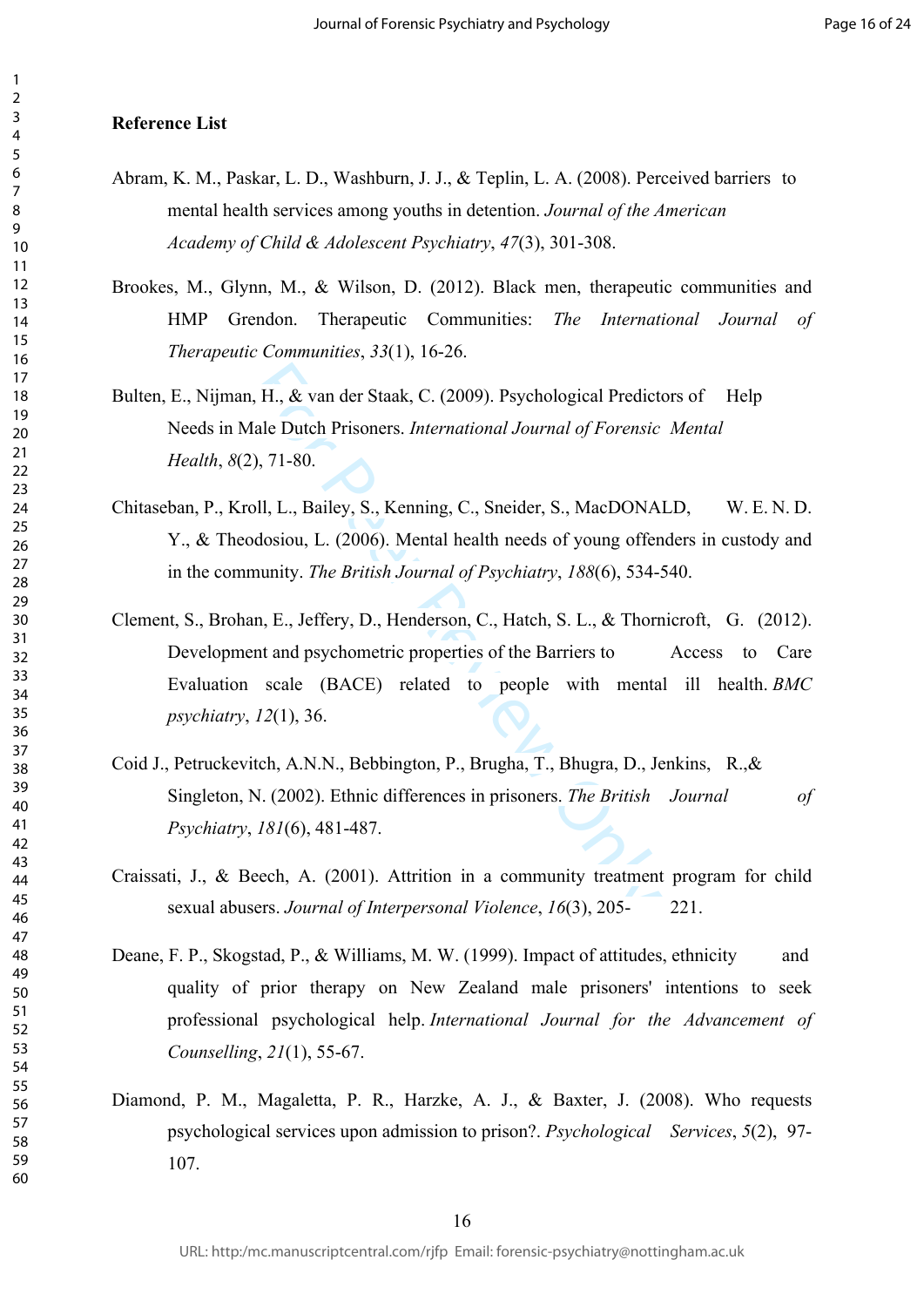$\mathbf{1}$  $\overline{2}$  $\overline{3}$  $\overline{4}$  $\overline{7}$ 

- Durrah, D.A. (2013) *Understanding African American Male Inmates' Decisions to Seek Mental Health Treatment While Incarcerated* (Doctoral Dissertation, Marquette University) Retrieved from: [http://epublications.marquette.edu/dissertations\\_mu/300](http://epublications.marquette.edu/dissertations_mu/300)
- Fazel, S., Doll, H., & Långström, N. (2008). Mental disorders among adolescents in juvenile detention and correctional facilities: a systematic review and metaregression analysis of 25 surveys. *Journal of the American Academy of Child & Adolescent Psychiatry,*  (9), 1010-1019.
- Furnham, A., & Henderson, M. (1982). The good, the bad and the mad: Response bias in self-report measures. *Personality and Individual Differences*, *3*(3), 311–32.

Hagell, A. (2002). The mental health of young offenders: Bright futures working with vulnerable young people, *The Mental Health Foundation*, 1-38.

- enderson, M. (1982). The good, the bad and the mad:<br>measures. *Personality and Individual Differences*, 3(3),<br>The mental health of young offenders: Bright futures w<br>young people, *The Mental Health Foundation*, 1-38.<br>Malon Hines-Martin, V., Malone, M., Kim, S., & Brown-Piper, A. (2003). Barriers to mental health care access in an African American population. *Issues in Mental Health Nursing*, *24*(3), 237-256.
- Her Majesties Inspectorate of Prisons. (2007). *The mental health of prisoners: A thematic review of the care and support of prisoners with mental health needs.* London: HM Inspectorate of Prisons. Retrieved from: www.justiceinspectorates.gov.uk
- Howerton, A., Byng, R., Campbell, J., Hess, D., Owens, C., & Aitken, P. (2007). Understanding help seeking behaviour among male offenders: qualitative interview study. *British Medical Journal, 334*(7588), 303- 334.
- Lader, D., Singleton, N., & Meltzer, H. (2000). *Psychiatric morbidity among young offenders in England and Wales*. Retrieved from: www.ons.gov.uk
- Memon, A., Taylor, K., Mohebati, L. M., Sundin, J., Cooper, M., Scanlon, T., & de Visser, R. (2016). Perceived barriers to accessing mental health services among black and minority ethnic (BME) communities: a qualitative study in Southeast England. *BMJ open, 6*(11), e012337.
- Ministry of Justice (2015). *Working with Personality Disordered Offenders: A Practitioners Guide.* London: Ministry of Justice.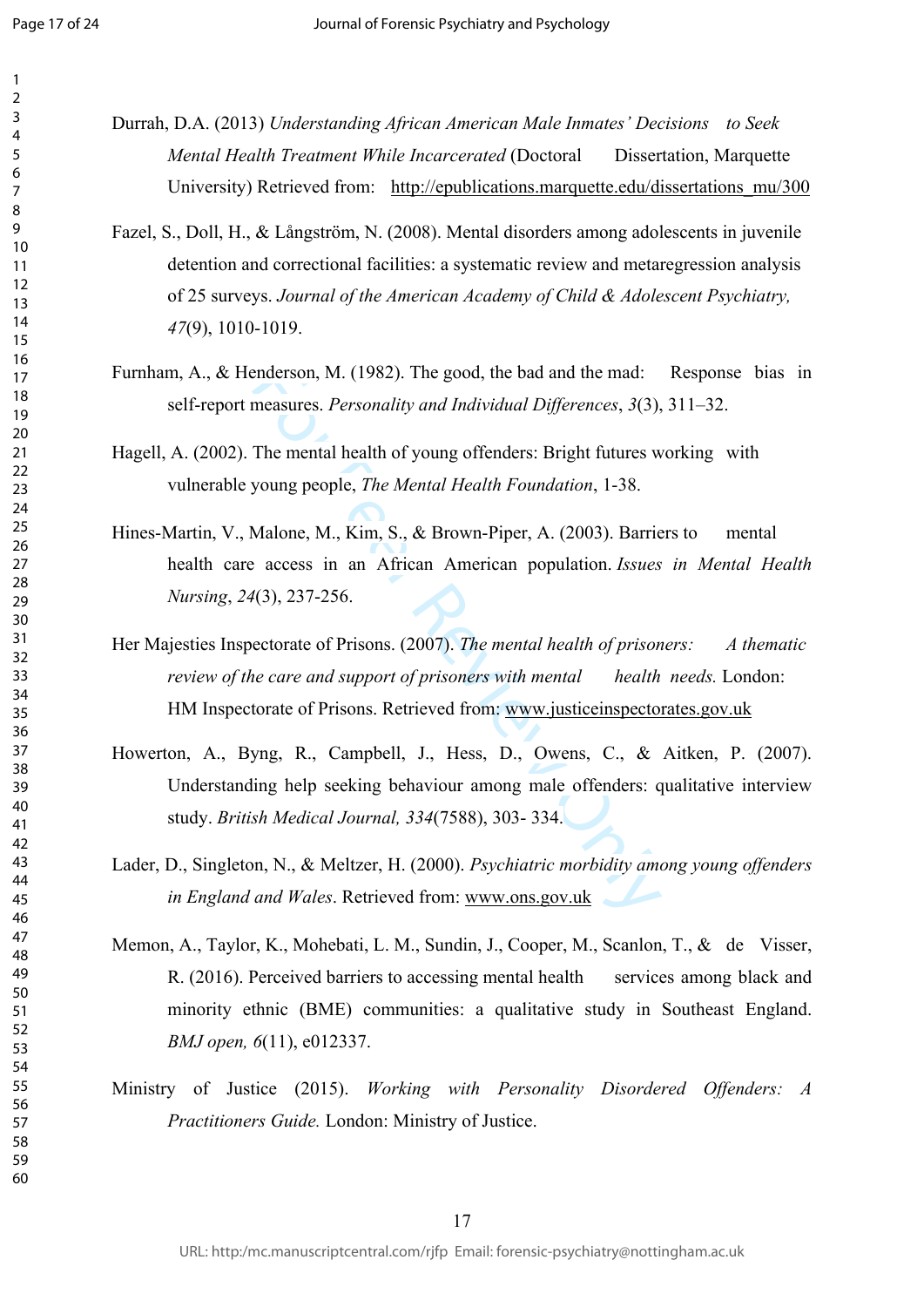Minoudis, P., Shaw, J., Bannerman, A., & Craissati, J. (2012). Identifying personality disturbance in a London probation sample. *Probation Journal*, *59*(1), 23-38.

- Mishra, S. I., Lucksted, A., Gioia, D., Barnet, B., & Baquet, C. R. (2009). Needs and preferences for receiving mental health information in an African American focus group sample. *Community Mental Health Journal*, *45*(2), 117-126.
- Mitchell, J., & Latchford, G. (2010). Prisoner perspectives on mental health problems and help-seeking. *The Journal of Forensic Psychiatry & Psychology*, *21*(5), 773-788.
- Morgan, R. D., Rozycki, A. T., & Wilson, S. (2004). Inmate Perceptions of Mental Health Services. *Professional Psychology: Research and Practice*, *35*(4), 389-396.
- Rozycki, A. T., & Wilson, S. (2004). Inmate Pervices. *Professional Psychology: Research and Practi*<br>teffan, J., Shaw, L. B., & Wilson, S. (2007). Needs<br>I mental health services: Inmate perceptions. *Psychiat*<br>Management S Morgan, R. D., Steffan, J., Shaw, L. B., & Wilson, S. (2007). Needs for and barriers to correctional mental health services: Inmate perceptions. *Psychiatric Services*, *58*(9), 1181-1186.
- National Offender Management Service (2015) *Better Outcomes for Young Adult Men Evidence Based Commissioning Principles, 1-18.* Retrieved from: [www.gov.uk](http://www.gov.uk)
- Nesset, M. B., Rustad, Å. B., Kjelsberg, E., Almvik, R., & Bjørngaard, J. H. (2011). Health care help seeking behaviour among prisoners in Norway. *BMC health services research*, *11*(1), 301-307.
- Olver, M. E., & Wong, S. (2011). Predictors of sex offender treatment dropout: Psychopathy, sex offender risk, and responsivity implications. *Psychology, Crime & Law,* 17(5), 457- 471.
- Reinsmith- Meyer, C. L., Tangney, J. P., Stuewig, J., & Moore, K. E. (2014). Why do some jail inmates not engage in treatment and services?. *International journal of offender therapy and comparative criminology*, *58*(8), 914-930.
- Shaw, J., & Edelmann, R. (2017). Personality disorder, treatment readiness and dropout from treatment in three community-based cognitive skills and violence reduction programmes. *Journal of Forensic Practice, 19*(4), 247-257.
- Skogstad, P., Deane, F. P., & Spicer , J. (2005). Barriers to help-seeking among New Zealand prison inmates. *Journal of Offender Rehabilitation*, *42*(2), 1-24.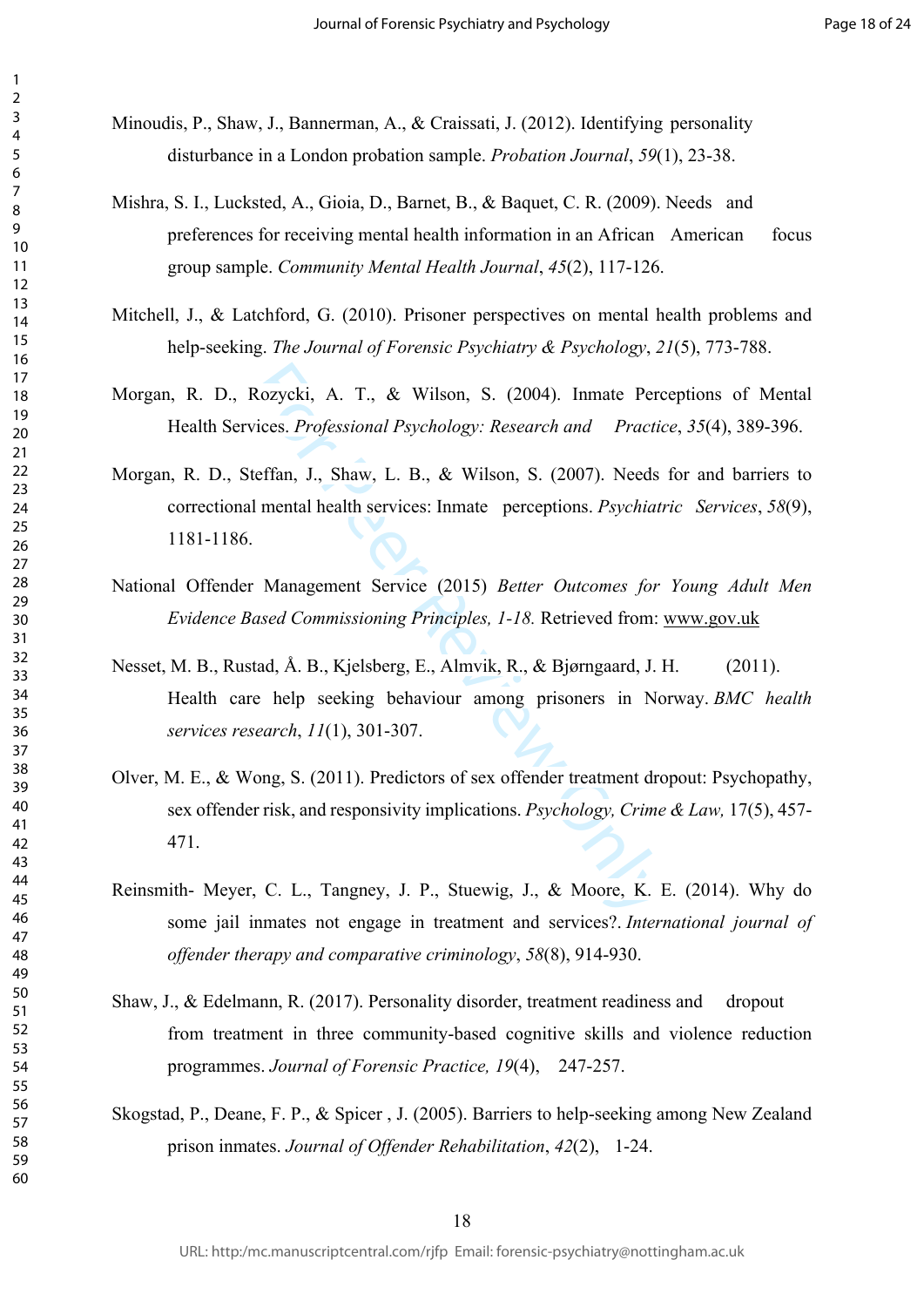$\mathbf{1}$  $\overline{2}$  $\overline{3}$  $\overline{4}$ 

- Skogstad, P., Deane, F. P., & Spicer, J. (2006). Social ‐cognitive determinants of help ‐seeking for mental health problems among prison inmates. *Criminal Behaviour and Mental Health, 16*(1), 43-59.
	- Williams, M. W., Skogstad, P., & Deane, F. P. (2001). Attitudes of male prisoners toward seeking professional psychological help. *Journal of Offender Rehabilitation*, *34*(2), 49-61 **.**

TO PROVICE ONLY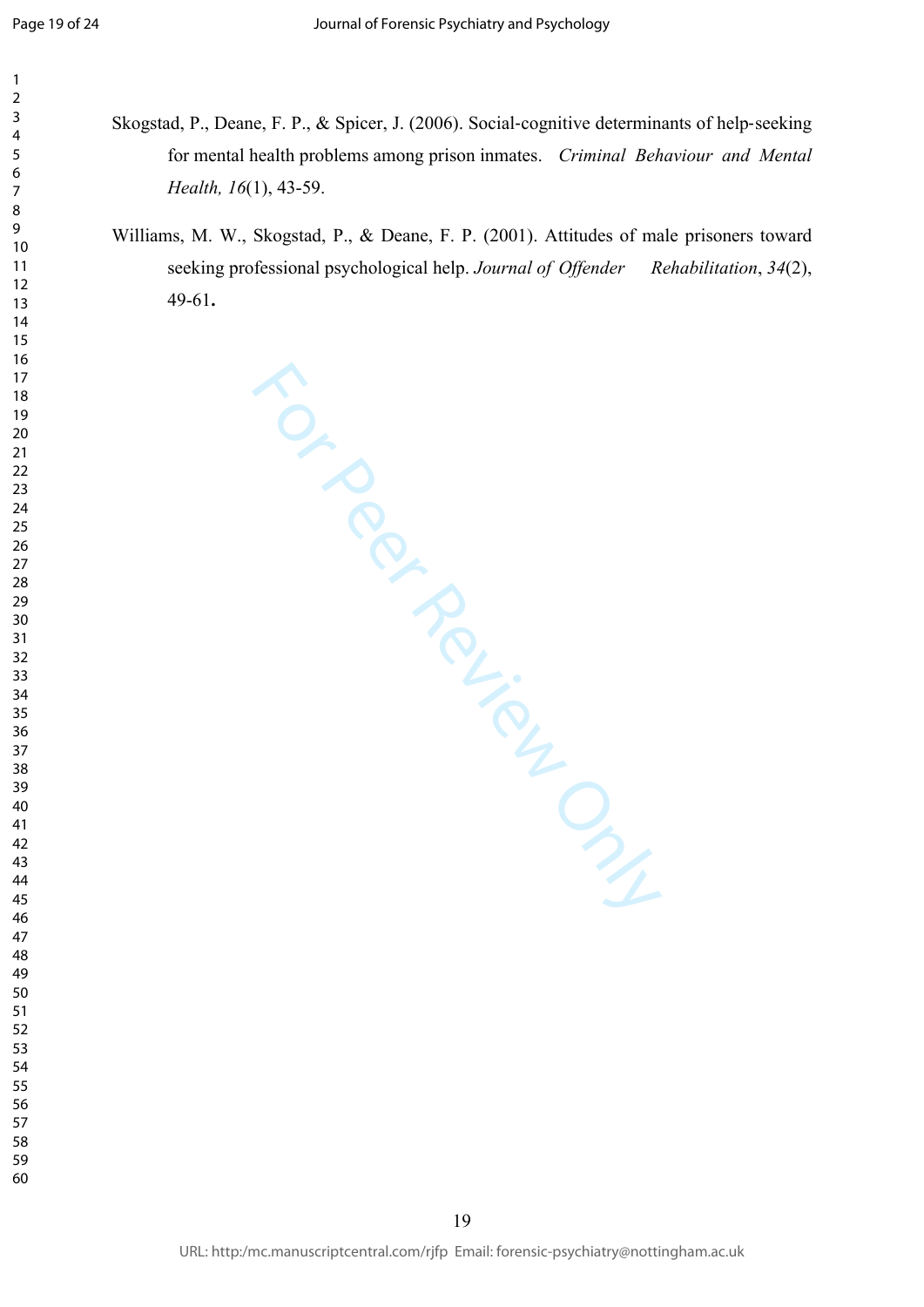## **Appendix 1: Development of the BATP**

- The adapted self-report scale for use in this study was called 'Barriers to Accessing Treatment in Prison' (BATP). It had 32 items covering a range of potential barriers.
- Ten items covered treatment stigma  $(3, 4, 7, 8, 10, 14, 16, 18, 22, 24)$ , for example ''feeling embarrassed or ashamed''.
- Five items from the original BACE were removed as they were not applicable, for example ''having problems with childcare while I receive mental health care.''
- Fifteen items had minor amendments to the wording

(1,3,4,5,11,12,16,17,18,19,23,24,25,28,29) to make the items applicable for a prison population, for example item 27 of the BACE ''Difficulty taking time off work'' was adapted to ''Difficulty taking time off from prison job or education (if applicable)''.

- having problems with childcare while I receive mental I<br>
as had minor amendments to the wording<br>
12,16,17,18,19,23,24,25,28,29) to make the items appli<br>
for example item 27 of the BACE "Difficulty taking ti<br>
"Difficulty t • Fourteen items remained the same as in the original BACE (2,6,7,8,9,10,13,14,15,20,21,22,26,27), for example ''Thinking I did not have a problem''. Finally, 3 items were added (30, 31, 32) these include ''Lack of trust in the professionals providing care and treatment'', ''Lack of trust in the prison system which these services are based in" and "Concern about my personal safety whilst participating in a treatment programme''.
- An open-ended question was also added to allow participants to describe additional barriers not listed on the measure '' If there are any other issues which have ever stopped, delayed or discouraged you from getting or continuing with treatment whilst in prison please describe them here''.

 $\mathbf{1}$  $\overline{2}$  $\overline{3}$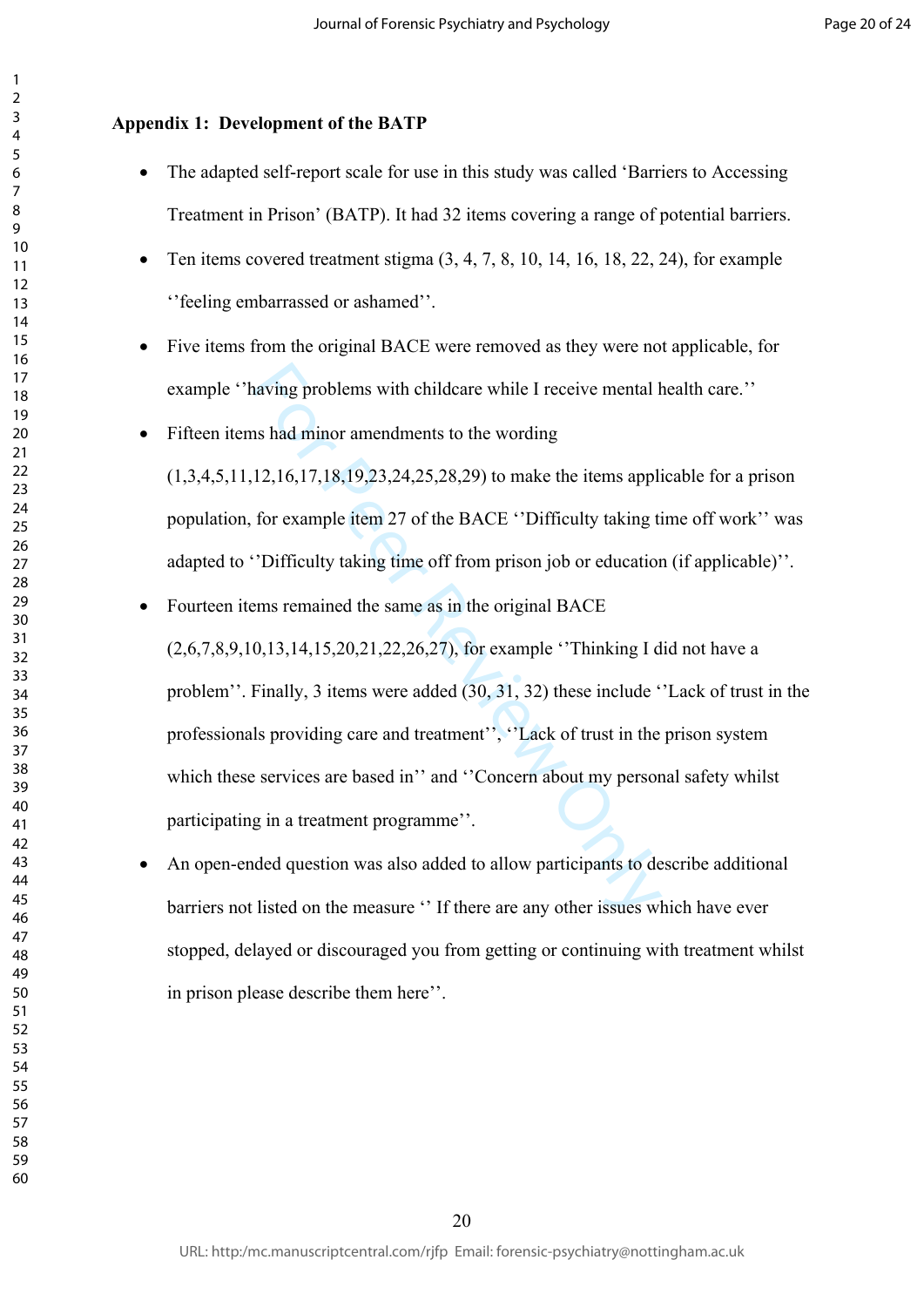$\mathbf{1}$  $\overline{2}$ 

## **Barriers to Accessing Treatment in Prison (BATP** )

## Instructions:

Below you can see a list of things which can stop, delay or discourage people from seeking professional care or treatment whilst in prison.

By professional care, we mean help from staff such as a psychologist or counsellor. By treatment, we mean programmes and groups in both the Pathways OPD service and the HMPPS treatment programmes (e.g. TSP and RESOLVE).

## **Have any of these issues ever stopped, delayed or discouraged you from getting or continuing with professional care or treatment whilst in prison?**

|                |                                                                                       |                                                                              |                                                                            | Please circle one number on each row to indicate the                          |                                                                  |  |  |  |  |  |
|----------------|---------------------------------------------------------------------------------------|------------------------------------------------------------------------------|----------------------------------------------------------------------------|-------------------------------------------------------------------------------|------------------------------------------------------------------|--|--|--|--|--|
|                | answer that best suits you                                                            |                                                                              |                                                                            |                                                                               |                                                                  |  |  |  |  |  |
| <b>Item</b>    | <b>Barrier</b>                                                                        | This has<br>stopped,<br>delayed or<br>discouraged<br>me<br><b>NOT AT ALL</b> | This has<br>stopped,<br>delayed or<br>discouraged<br>me<br><b>A LITTLE</b> | This has<br>stopped,<br>delayed or<br>discouraged<br>me<br><b>QUITE A LOT</b> | This has<br>stopped,<br>delayed or<br>discouraged<br>me<br>A LOT |  |  |  |  |  |
| $\mathbf{1}$   | Being unsure where to go to get help                                                  | $\Omega$                                                                     | $\mathbf{1}$                                                               | $\overline{2}$                                                                | $\overline{3}$                                                   |  |  |  |  |  |
| $\overline{2}$ | Wanting to solve the problem on my<br>own                                             | $\Omega$                                                                     | $\overline{1}$                                                             | $\overline{2}$                                                                | $\overline{3}$                                                   |  |  |  |  |  |
| $\overline{3}$ | Concern that I might be seen as weak                                                  | $\mathbf 0$                                                                  | $\mathbf{1}$                                                               | $\overline{2}$                                                                | 3                                                                |  |  |  |  |  |
| $\overline{4}$ | Concern that it might harm my chances<br>when applying for a job in prison            | $\Omega$                                                                     | $\mathbf{1}$                                                               | $\overline{2}$                                                                | $\overline{3}$                                                   |  |  |  |  |  |
| 5              | Problems with movements across the<br>prison needed to access the services            | $\mathbf 0$                                                                  | $\mathbf{1}$                                                               | $\overline{2}$                                                                | $\overline{3}$                                                   |  |  |  |  |  |
| 6              | Thinking the problem would get better<br>by itself                                    | $\Omega$                                                                     | $\mathbf{1}$                                                               | $\overline{2}$                                                                | $\overline{3}$                                                   |  |  |  |  |  |
| $\overline{7}$ | Concern about what my family might<br>think, say, do or feel                          | $\mathbf 0$                                                                  | $\mathbf{1}$                                                               | $\overline{2}$                                                                | $\overline{3}$                                                   |  |  |  |  |  |
| 8              | Feeling embarrassed or ashamed                                                        | $\overline{0}$                                                               | $\mathbf{1}$                                                               | $\overline{2}$                                                                | $\overline{3}$                                                   |  |  |  |  |  |
| 9              | Preferring to get alternative forms of<br>care (e.g. traditional / religious healing) | $\mathbf 0$                                                                  | $\mathbf{1}$                                                               | $\overline{2}$                                                                | 3                                                                |  |  |  |  |  |
| 10             | Concern that I might be seen as 'crazy'                                               | $\mathbf 0$                                                                  | $\mathbf{1}$                                                               | $\overline{2}$                                                                | $\overline{3}$                                                   |  |  |  |  |  |
| 11             | Thinking that treatment would probably<br>not help                                    | 0                                                                            | 1                                                                          | $\overline{2}$                                                                | 3                                                                |  |  |  |  |  |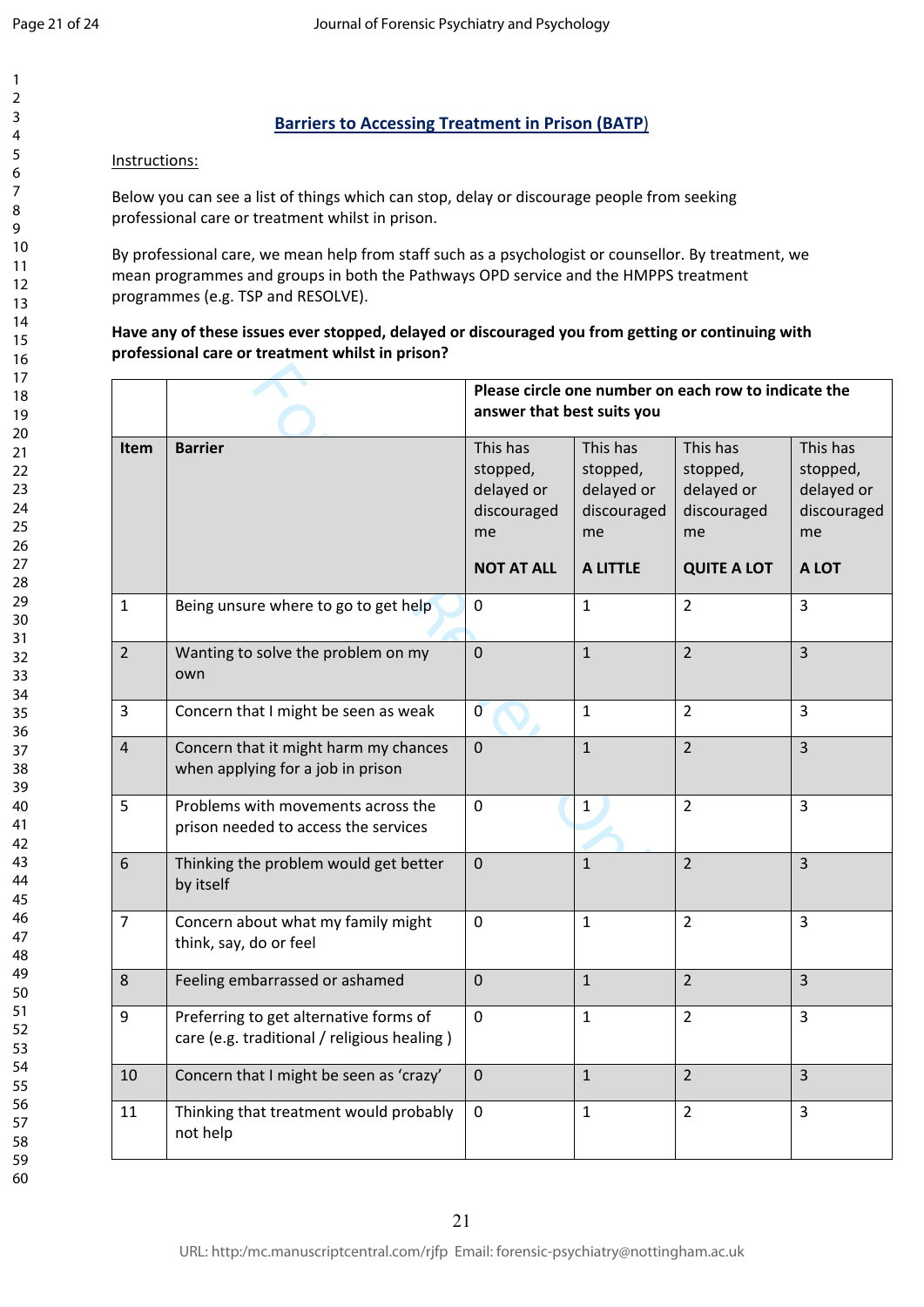$\mathbf{1}$  $\overline{2}$  $\overline{3}$  $\overline{4}$  $\overline{7}$ 

| 12<br>$\overline{2}$<br>3<br>Care from my own ethnic or cultural<br>$\mathbf 0$<br>$1\,$<br>group not being available<br>$\overline{3}$<br>Being too unwell to ask for help<br>$\overline{2}$<br>13<br>$\mathbf 0$<br>$\mathbf{1}$<br>$\overline{2}$<br>$\overline{3}$<br>$\mathbf 0$<br>$\mathbf{1}$<br>Concern that people I know might find<br>14<br>out<br>Dislike of talking about my feelings,<br>$\mathbf 0$<br>$\mathbf{1}$<br>$\overline{2}$<br>3<br>15<br>emotions or thoughts<br>$\mathbf{1}$<br>$\overline{2}$<br>$\overline{3}$<br>Concern that people might not take me<br>$\mathbf 0$<br>16<br>seriously if they knew I was receiving<br>professional help<br>3<br>$1\,$<br>$\overline{2}$<br>17<br>Concerns about the therapies or<br>$\mathbf 0$<br>treatments available.<br>$\overline{3}$<br>$\overline{2}$<br>Not wanting details of my treatment or<br>$\mathbf 0$<br>$1\,$<br>18<br>problems to be on my notes<br>Having had previous bad experiences<br>$\overline{2}$<br>3<br>$\mathbf 0$<br>$\mathbf{1}$<br>19<br>with health care professionals<br>$\overline{2}$<br>$\overline{3}$<br>Preferring to get help from family or<br>$\mathbf{1}$<br>20<br>$\mathbf 0$<br>friends<br>$\mathbf{1}$<br>$\overline{2}$<br>3<br>21<br>Thinking I did not have a problem<br>$\mathbf{0}$<br>$\overline{3}$<br>22<br>Concern about what my friends might<br>$\mathbf 0$<br>$\mathbf{1}$<br>$\overline{2}$<br>think or say or do<br>Difficulty taking time off from prison job<br>$\overline{2}$<br>3<br>23<br>$\mathbf 0$<br>$\mathbf{1}$<br>or education (Not applicable)<br>$\overline{2}$<br>24<br>$\mathbf{1}$<br>$\overline{3}$<br>Concern about what people on my wing<br>$\Omega$<br>might think say or do<br>25<br>$\overline{3}$<br>Having no one who could help me<br>$\mathbf 0$<br>$\overline{2}$<br>$\mathbf{1}$<br>access treatments<br>$\overline{2}$<br>$\overline{3}$<br>Having asked for help but not receiving<br>$\mathbf 0$<br>26<br>$\mathbf{1}$<br>it<br>$\overline{3}$<br>Having asked for help but having to wait<br>$\mathbf 0$<br>$\overline{2}$<br>27<br>$\mathbf{1}$<br>a long time before receiving it<br>Concern that staff will not understand<br>$\mathbf 0$<br>$\mathbf{1}$<br>$\overline{2}$<br>$\overline{3}$<br>28<br>cultural issues that are important to me<br>Concern I will be treated unfairly by<br>$\mathbf 0$<br>29<br>$\mathbf{1}$<br>$\overline{2}$<br>3<br>staff because of my ethnic background<br>$\overline{2}$<br>$\overline{3}$<br>Lack of trust in professionals providing<br>$\mathbf 0$<br>$1\,$<br>30<br>care and treatments |  |  |  |
|-------------------------------------------------------------------------------------------------------------------------------------------------------------------------------------------------------------------------------------------------------------------------------------------------------------------------------------------------------------------------------------------------------------------------------------------------------------------------------------------------------------------------------------------------------------------------------------------------------------------------------------------------------------------------------------------------------------------------------------------------------------------------------------------------------------------------------------------------------------------------------------------------------------------------------------------------------------------------------------------------------------------------------------------------------------------------------------------------------------------------------------------------------------------------------------------------------------------------------------------------------------------------------------------------------------------------------------------------------------------------------------------------------------------------------------------------------------------------------------------------------------------------------------------------------------------------------------------------------------------------------------------------------------------------------------------------------------------------------------------------------------------------------------------------------------------------------------------------------------------------------------------------------------------------------------------------------------------------------------------------------------------------------------------------------------------------------------------------------------------------------------------------------------------------------------------------------------------------------------------------------------------------------------------------------------------------------------------------------------------------------------------------------------------------------------------------------------------------------------------------------------------------------------------------------------------------------------------------------|--|--|--|
|                                                                                                                                                                                                                                                                                                                                                                                                                                                                                                                                                                                                                                                                                                                                                                                                                                                                                                                                                                                                                                                                                                                                                                                                                                                                                                                                                                                                                                                                                                                                                                                                                                                                                                                                                                                                                                                                                                                                                                                                                                                                                                                                                                                                                                                                                                                                                                                                                                                                                                                                                                                                       |  |  |  |
|                                                                                                                                                                                                                                                                                                                                                                                                                                                                                                                                                                                                                                                                                                                                                                                                                                                                                                                                                                                                                                                                                                                                                                                                                                                                                                                                                                                                                                                                                                                                                                                                                                                                                                                                                                                                                                                                                                                                                                                                                                                                                                                                                                                                                                                                                                                                                                                                                                                                                                                                                                                                       |  |  |  |
|                                                                                                                                                                                                                                                                                                                                                                                                                                                                                                                                                                                                                                                                                                                                                                                                                                                                                                                                                                                                                                                                                                                                                                                                                                                                                                                                                                                                                                                                                                                                                                                                                                                                                                                                                                                                                                                                                                                                                                                                                                                                                                                                                                                                                                                                                                                                                                                                                                                                                                                                                                                                       |  |  |  |
|                                                                                                                                                                                                                                                                                                                                                                                                                                                                                                                                                                                                                                                                                                                                                                                                                                                                                                                                                                                                                                                                                                                                                                                                                                                                                                                                                                                                                                                                                                                                                                                                                                                                                                                                                                                                                                                                                                                                                                                                                                                                                                                                                                                                                                                                                                                                                                                                                                                                                                                                                                                                       |  |  |  |
|                                                                                                                                                                                                                                                                                                                                                                                                                                                                                                                                                                                                                                                                                                                                                                                                                                                                                                                                                                                                                                                                                                                                                                                                                                                                                                                                                                                                                                                                                                                                                                                                                                                                                                                                                                                                                                                                                                                                                                                                                                                                                                                                                                                                                                                                                                                                                                                                                                                                                                                                                                                                       |  |  |  |
|                                                                                                                                                                                                                                                                                                                                                                                                                                                                                                                                                                                                                                                                                                                                                                                                                                                                                                                                                                                                                                                                                                                                                                                                                                                                                                                                                                                                                                                                                                                                                                                                                                                                                                                                                                                                                                                                                                                                                                                                                                                                                                                                                                                                                                                                                                                                                                                                                                                                                                                                                                                                       |  |  |  |
|                                                                                                                                                                                                                                                                                                                                                                                                                                                                                                                                                                                                                                                                                                                                                                                                                                                                                                                                                                                                                                                                                                                                                                                                                                                                                                                                                                                                                                                                                                                                                                                                                                                                                                                                                                                                                                                                                                                                                                                                                                                                                                                                                                                                                                                                                                                                                                                                                                                                                                                                                                                                       |  |  |  |
|                                                                                                                                                                                                                                                                                                                                                                                                                                                                                                                                                                                                                                                                                                                                                                                                                                                                                                                                                                                                                                                                                                                                                                                                                                                                                                                                                                                                                                                                                                                                                                                                                                                                                                                                                                                                                                                                                                                                                                                                                                                                                                                                                                                                                                                                                                                                                                                                                                                                                                                                                                                                       |  |  |  |
|                                                                                                                                                                                                                                                                                                                                                                                                                                                                                                                                                                                                                                                                                                                                                                                                                                                                                                                                                                                                                                                                                                                                                                                                                                                                                                                                                                                                                                                                                                                                                                                                                                                                                                                                                                                                                                                                                                                                                                                                                                                                                                                                                                                                                                                                                                                                                                                                                                                                                                                                                                                                       |  |  |  |
|                                                                                                                                                                                                                                                                                                                                                                                                                                                                                                                                                                                                                                                                                                                                                                                                                                                                                                                                                                                                                                                                                                                                                                                                                                                                                                                                                                                                                                                                                                                                                                                                                                                                                                                                                                                                                                                                                                                                                                                                                                                                                                                                                                                                                                                                                                                                                                                                                                                                                                                                                                                                       |  |  |  |
|                                                                                                                                                                                                                                                                                                                                                                                                                                                                                                                                                                                                                                                                                                                                                                                                                                                                                                                                                                                                                                                                                                                                                                                                                                                                                                                                                                                                                                                                                                                                                                                                                                                                                                                                                                                                                                                                                                                                                                                                                                                                                                                                                                                                                                                                                                                                                                                                                                                                                                                                                                                                       |  |  |  |
|                                                                                                                                                                                                                                                                                                                                                                                                                                                                                                                                                                                                                                                                                                                                                                                                                                                                                                                                                                                                                                                                                                                                                                                                                                                                                                                                                                                                                                                                                                                                                                                                                                                                                                                                                                                                                                                                                                                                                                                                                                                                                                                                                                                                                                                                                                                                                                                                                                                                                                                                                                                                       |  |  |  |
|                                                                                                                                                                                                                                                                                                                                                                                                                                                                                                                                                                                                                                                                                                                                                                                                                                                                                                                                                                                                                                                                                                                                                                                                                                                                                                                                                                                                                                                                                                                                                                                                                                                                                                                                                                                                                                                                                                                                                                                                                                                                                                                                                                                                                                                                                                                                                                                                                                                                                                                                                                                                       |  |  |  |
|                                                                                                                                                                                                                                                                                                                                                                                                                                                                                                                                                                                                                                                                                                                                                                                                                                                                                                                                                                                                                                                                                                                                                                                                                                                                                                                                                                                                                                                                                                                                                                                                                                                                                                                                                                                                                                                                                                                                                                                                                                                                                                                                                                                                                                                                                                                                                                                                                                                                                                                                                                                                       |  |  |  |
|                                                                                                                                                                                                                                                                                                                                                                                                                                                                                                                                                                                                                                                                                                                                                                                                                                                                                                                                                                                                                                                                                                                                                                                                                                                                                                                                                                                                                                                                                                                                                                                                                                                                                                                                                                                                                                                                                                                                                                                                                                                                                                                                                                                                                                                                                                                                                                                                                                                                                                                                                                                                       |  |  |  |
|                                                                                                                                                                                                                                                                                                                                                                                                                                                                                                                                                                                                                                                                                                                                                                                                                                                                                                                                                                                                                                                                                                                                                                                                                                                                                                                                                                                                                                                                                                                                                                                                                                                                                                                                                                                                                                                                                                                                                                                                                                                                                                                                                                                                                                                                                                                                                                                                                                                                                                                                                                                                       |  |  |  |
|                                                                                                                                                                                                                                                                                                                                                                                                                                                                                                                                                                                                                                                                                                                                                                                                                                                                                                                                                                                                                                                                                                                                                                                                                                                                                                                                                                                                                                                                                                                                                                                                                                                                                                                                                                                                                                                                                                                                                                                                                                                                                                                                                                                                                                                                                                                                                                                                                                                                                                                                                                                                       |  |  |  |
|                                                                                                                                                                                                                                                                                                                                                                                                                                                                                                                                                                                                                                                                                                                                                                                                                                                                                                                                                                                                                                                                                                                                                                                                                                                                                                                                                                                                                                                                                                                                                                                                                                                                                                                                                                                                                                                                                                                                                                                                                                                                                                                                                                                                                                                                                                                                                                                                                                                                                                                                                                                                       |  |  |  |
|                                                                                                                                                                                                                                                                                                                                                                                                                                                                                                                                                                                                                                                                                                                                                                                                                                                                                                                                                                                                                                                                                                                                                                                                                                                                                                                                                                                                                                                                                                                                                                                                                                                                                                                                                                                                                                                                                                                                                                                                                                                                                                                                                                                                                                                                                                                                                                                                                                                                                                                                                                                                       |  |  |  |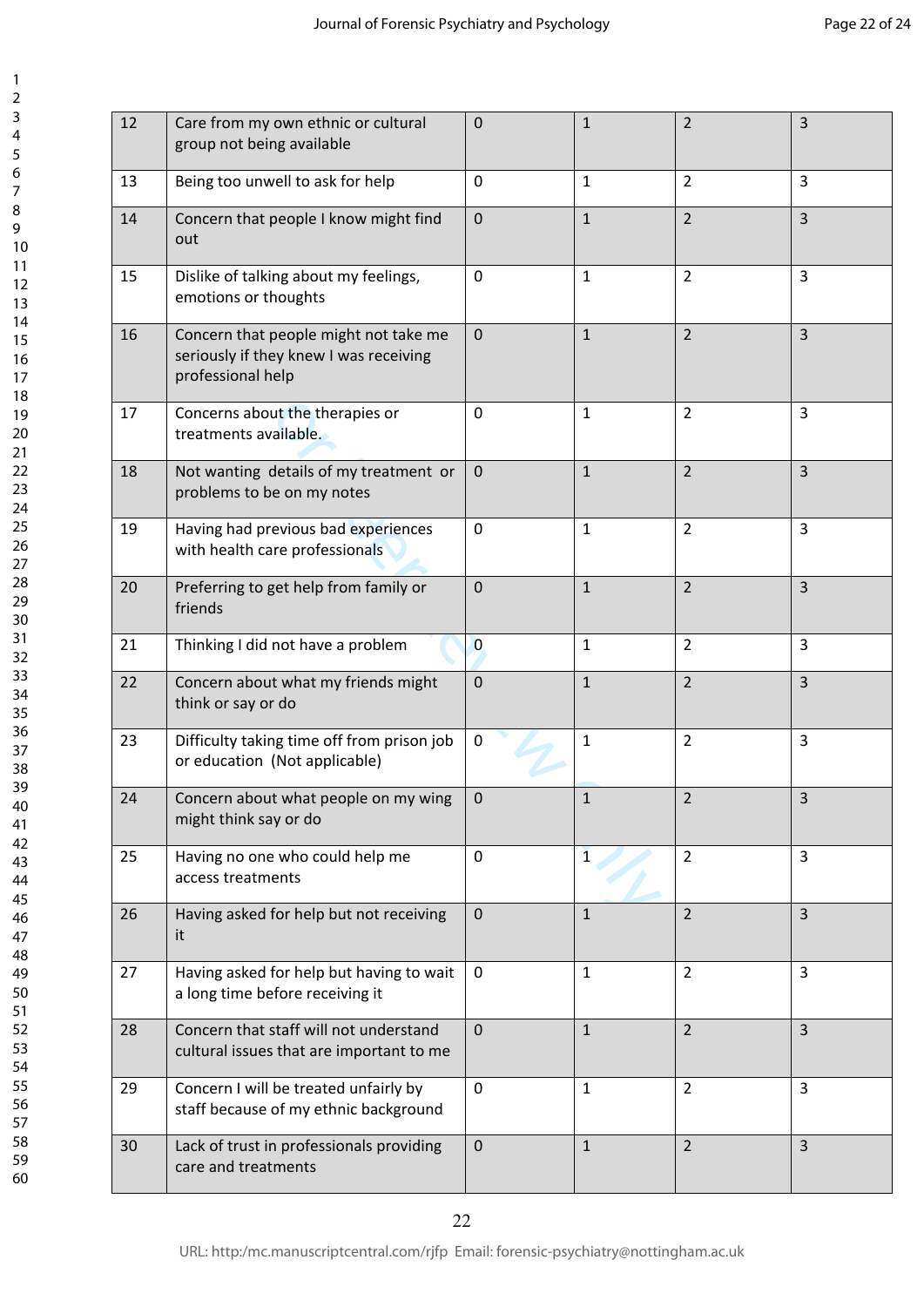| 1                                      |  |
|----------------------------------------|--|
| 2                                      |  |
| 3                                      |  |
| 4                                      |  |
| 5                                      |  |
| 6                                      |  |
|                                        |  |
| 8                                      |  |
| 9                                      |  |
| 10                                     |  |
| 11                                     |  |
|                                        |  |
|                                        |  |
| 12<br>13<br>14<br>15<br>16<br>17<br>18 |  |
|                                        |  |
|                                        |  |
|                                        |  |
|                                        |  |
| 19<br>20                               |  |
| $\overline{21}$                        |  |
| 22                                     |  |
| 23                                     |  |
| -<br>24                                |  |
| 25                                     |  |
| 26                                     |  |
| $^{27}$                                |  |
| 28                                     |  |
| 29                                     |  |
| 30                                     |  |
| 31                                     |  |
| 32                                     |  |
| 33                                     |  |
| 34                                     |  |
| 35                                     |  |
| 36                                     |  |
| 37                                     |  |
| ξŔ                                     |  |
| 39                                     |  |
| 40                                     |  |
| 41                                     |  |
| 42                                     |  |
| 43                                     |  |
| 44                                     |  |
| 45                                     |  |
| 46                                     |  |
| 47                                     |  |
| 48                                     |  |
| 49<br>50                               |  |
| 51                                     |  |
| 5.<br>$\overline{c}$                   |  |
| 53                                     |  |
| 54                                     |  |
| 55                                     |  |
| 56                                     |  |
| 57                                     |  |
| 58                                     |  |
| 59<br>J                                |  |
|                                        |  |

| 31 | Lack of trust in prison system which<br>these services are based in                  |  |  |
|----|--------------------------------------------------------------------------------------|--|--|
| 32 | Concern about my personal safety<br>whilst participating in a treatment<br>programme |  |  |

If there are any other issues which have ever stopped, delayed or discouraged you from getting or continuing with treatment whilst in prison please describe them here:

……………………………………………………………………………………………………………………………………………………………

………………………………………………………………………………………………………………………………………............

If there is anything you think would make it easier for you to access and continue with treatment whilst in prison describe it here:

## …………………………………………………………………………………………………………………………………………….……

……………………………………………………………………………………………………………………………………………………………

**Thank you for taking the time to complete this questionnaire** 

Frontien Crew